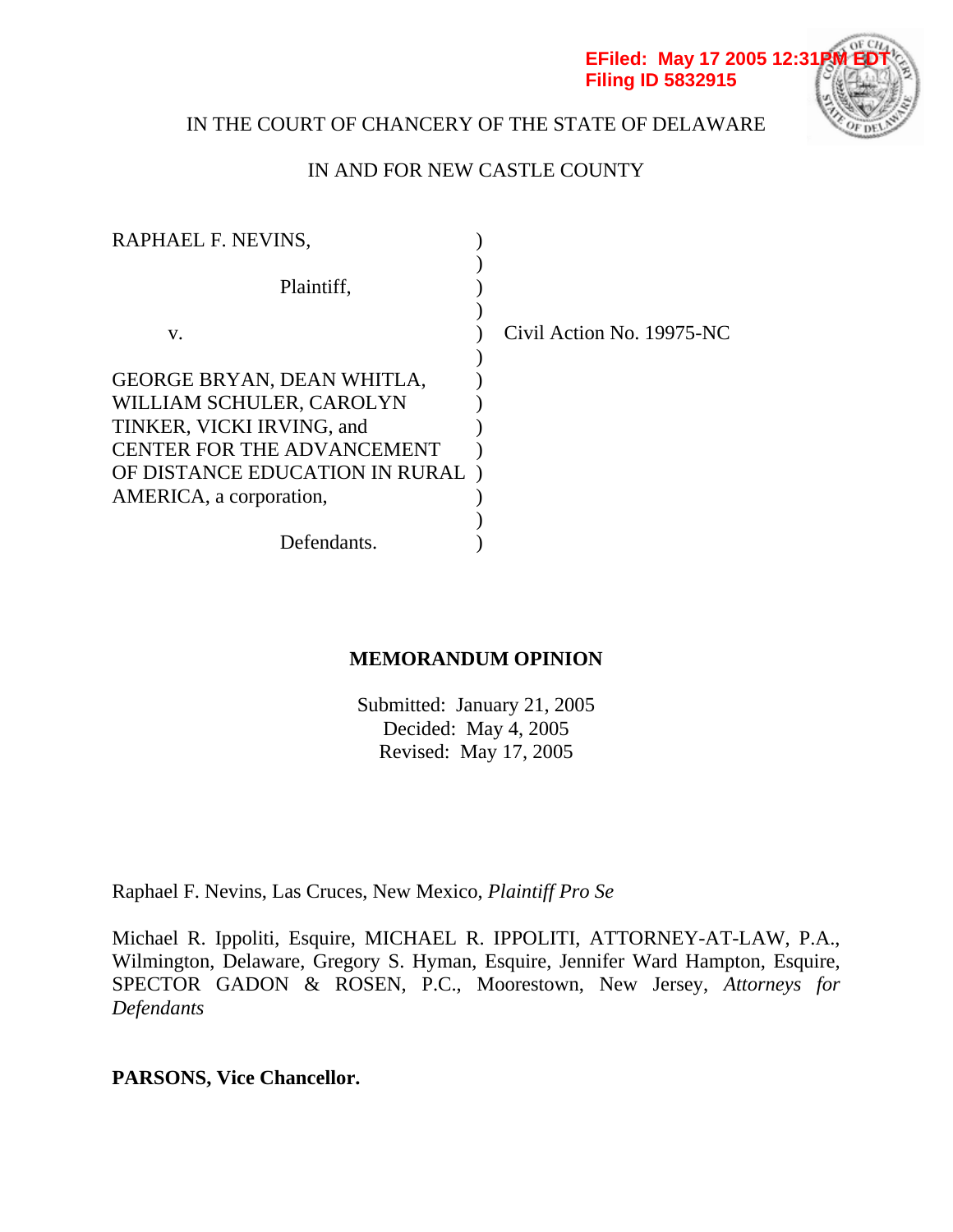This is an action under 8 *Del. C.* § 225 to determine the proper directors and members of the Center for the Advancement of Distance Education in Rural America ("CADERA" or the "Corporation").

*Pro se* Plaintiff, Raphael F. Nevins, contends that Defendants George Bryan, William Schuler and Vicki Irving (collectively referred to as "Director Defendants") are not valid directors of CADERA. Nevins argues that the written consent dated July 16, 2000 (the "July 16, 2000 Written Consent") was ineffective and did not appoint the Director Defendants as CADERA directors. Nevins further argues that the actions that CADERA's board of directors (the "Board") took at meetings between August 1, 2001 and October 3, 2001 were ineffective to cure this defect. Additionally, Nevins contends that the October 24, 2001 vote to remove him as a Board member and Executive Director of CADERA was invalid because the Director Defendants and Defendant Carolyn Tinker were not valid members of the Corporation and because he was not permitted to vote.

Based on the evidence presented at trial, the Court finds that the Director Defendants are valid directors and that they and Tinker are valid members of CADERA. Furthermore, the Court rejects Nevins's challenge to the actions taken to remove him from his positions at CADERA.

#### **I. FACTS AND PROCEDURAL HISTORY**

#### **A. The Launch of CADERA**

CADERA is a non-profit membership corporation formed for charitable and educational purposes under Delaware law. CADERA is funded by the Fund for the Improvement of Post-Secondary Education, a federal funding source. CADERA

1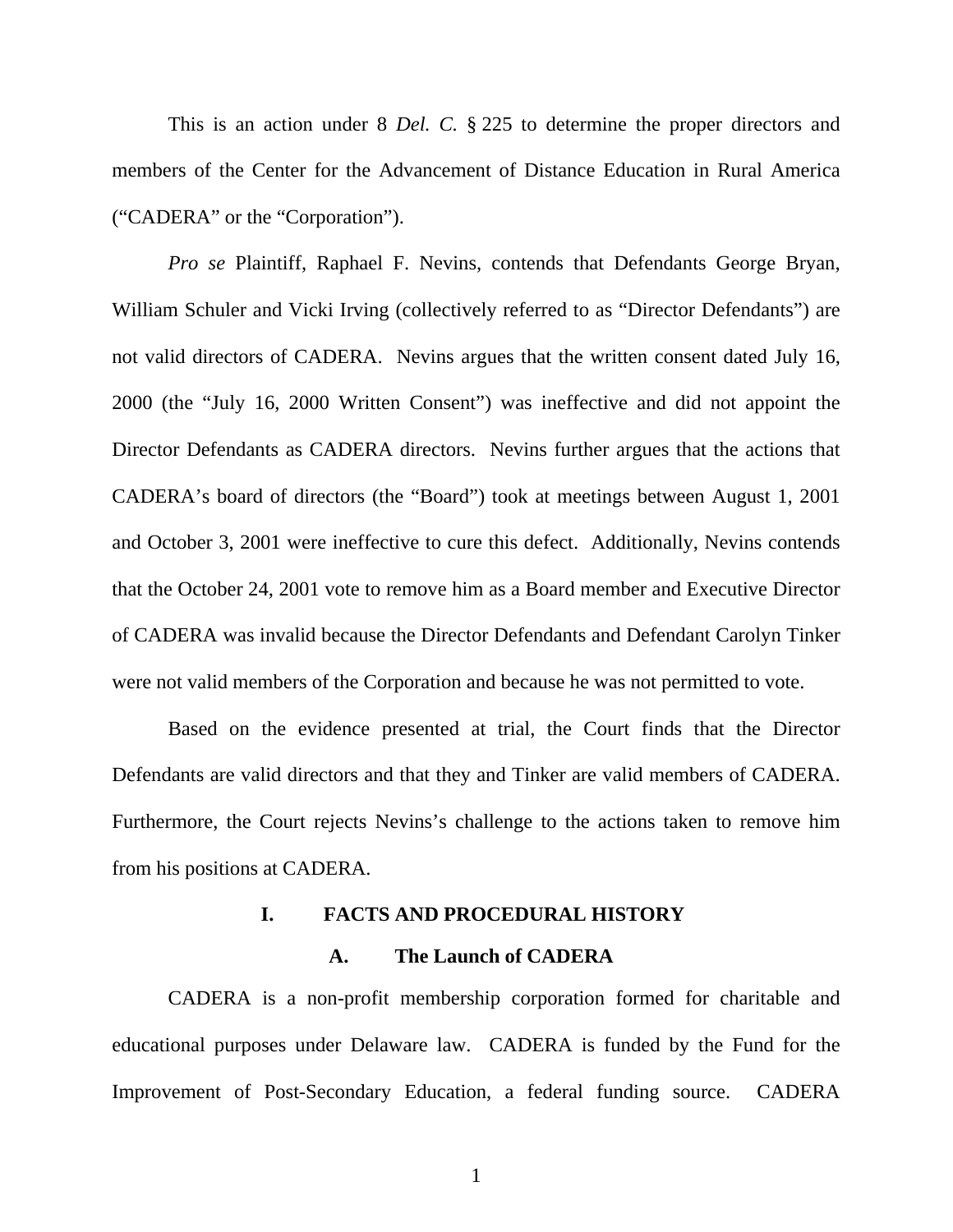develops, tests and promulgates educational tools and on-line career training for the advancement of education in rural America. Plaintiff Nevins incorporated CADERA in Delaware on July 19, 1999. As the incorporator, Nevins appointed himself, Frank Kolodny and Dean Whitla (collectively referred to as the "Initial Directors") as directors and members of CADERA.<sup>1</sup>

The Initial Directors held a Board meeting on January 11, 2000. At the meeting, the Board appointed Nevins as Chairman of the Board and Executive Director, and Whitla as Secretary of CADERA. Additionally, the Initial Directors discussed expanding the size of the Board.

On January 12, 2000, the Initial Directors unanimously approved and signed a written consent to expand the size of the Board from three to seven members. CADERA's bylaws permit "a majority of the Directors then in office" to fill any vacancies occurring on the Board or any newly created directorship positions.<sup>2</sup> In accordance with that provision, the Initial Directors filled the four vacancies created by the expansion of the Board with Tinker, John Whitman, Sybil Shainwald and Raymond Ravaglia.<sup>3</sup> However, neither Shainwald nor Ravaglia ever attended Board meetings or

 $\mathbf{1}$ <sup>1</sup> *See* TRO Hearing Tr. at 85 (former Vice Chancellor, now Justice, Jacobs ruling that Kolodny and Whitla were initial directors and members of CADERA); Order dated December 16, 2003 (reaffirming the finding after a motion for summary judgment).

<sup>2</sup> Art. III, ¶ 12.

<sup>3</sup> All three Initial Directors approved the nomination and appointment of Tinker as a CADERA director as evidenced by the fully executed Action by Written Consent dated January 12, 2000. *See* Joint Trial Exhibit ("JDX") 127. Furthermore, Nevins concedes that Tinker is a proper director. *See* Pre-Trial Order II, ¶ 41.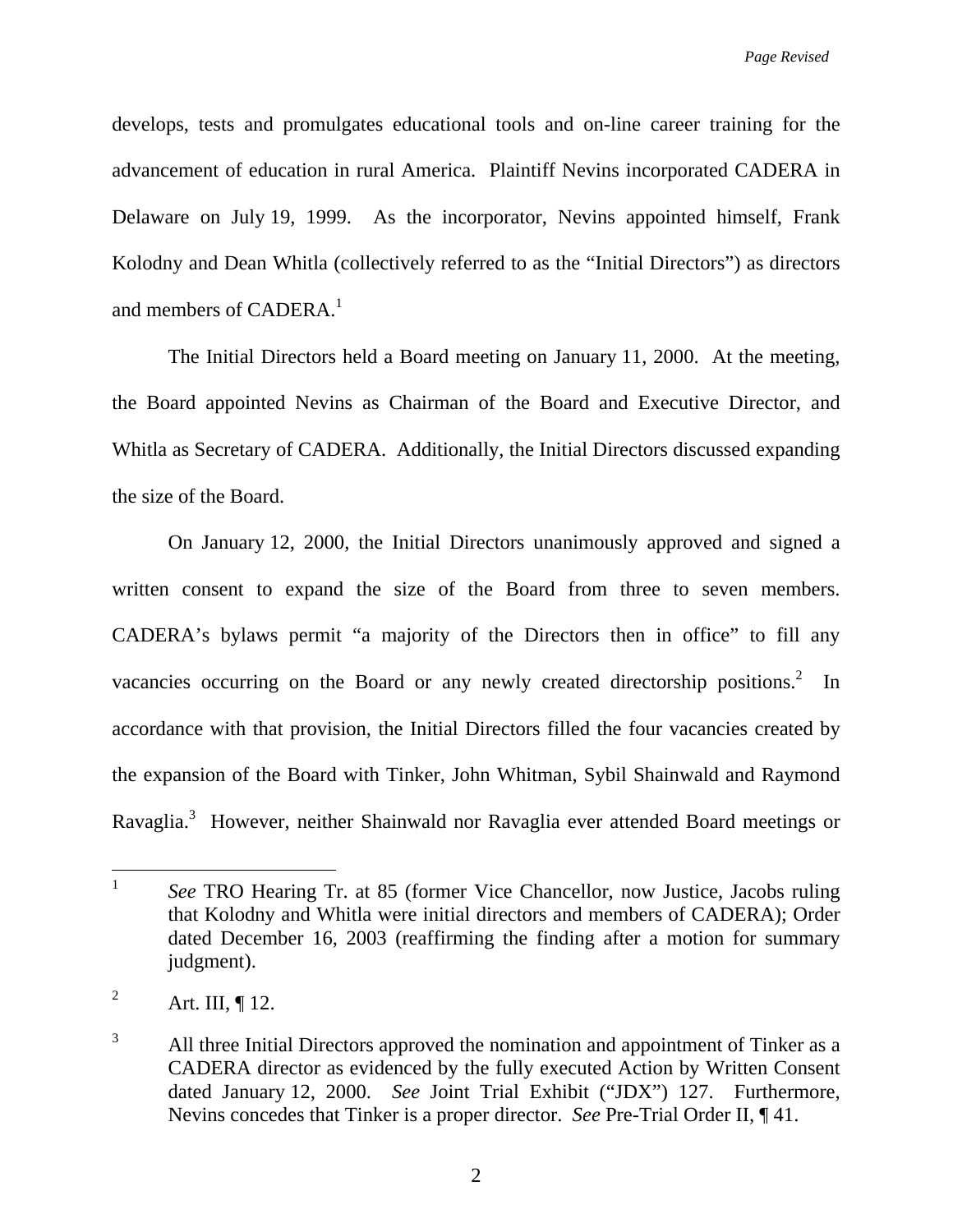participated in decisions as a director of CADERA, and Whitman resigned on July 22, 2000.

# **B. The Introduction of Director Defendants**

Faced with three open seats on the Board, Nevins actively recruited Bryan, Schuler and Irving to serve as CADERA directors in or around the spring of 2000. All three Director Defendants are well respected individuals holding esteemed positions in the fields of education or government. Bryan is the Dean Emeritus of the School of Medicine at the University of Texas Medical Branch, and was a member of the National Committee on Foreign Medical Education and Accreditation for the U.S. Department of Education. Schuler, a highly decorated retired Colonel of the U.S. Air Force, serves on the board of directors of the University of New Mexico Science and Technology Corporation and as a member of the Governor's Business Advisory Council in New Mexico. Irving serves as the Senior Technical Support Representative for House Information in the U.S. House of Representatives. Nevins purposefully recruited these respected and experienced individuals to increase the credibility (and funding) of  $C$ ADERA<sup>4</sup>

 $\overline{a}$ 4 Whitla testified that one of the reasons the Initial Directors expanded the size of the Board and looked for additional directors was to "add[] some strength to the CADERA board." Trial Tr. ("Tr.") at 621. Tinker testified that she believed that the purpose of enlisting distinguished individuals to serve on the Board and advisory board was that they were a "very impressive list of useful resources that would aid in gathering funding; in other words, a very distinguished list of people that would impress folks considering whether CADERA was valuable and substantive." *Id*. at 122.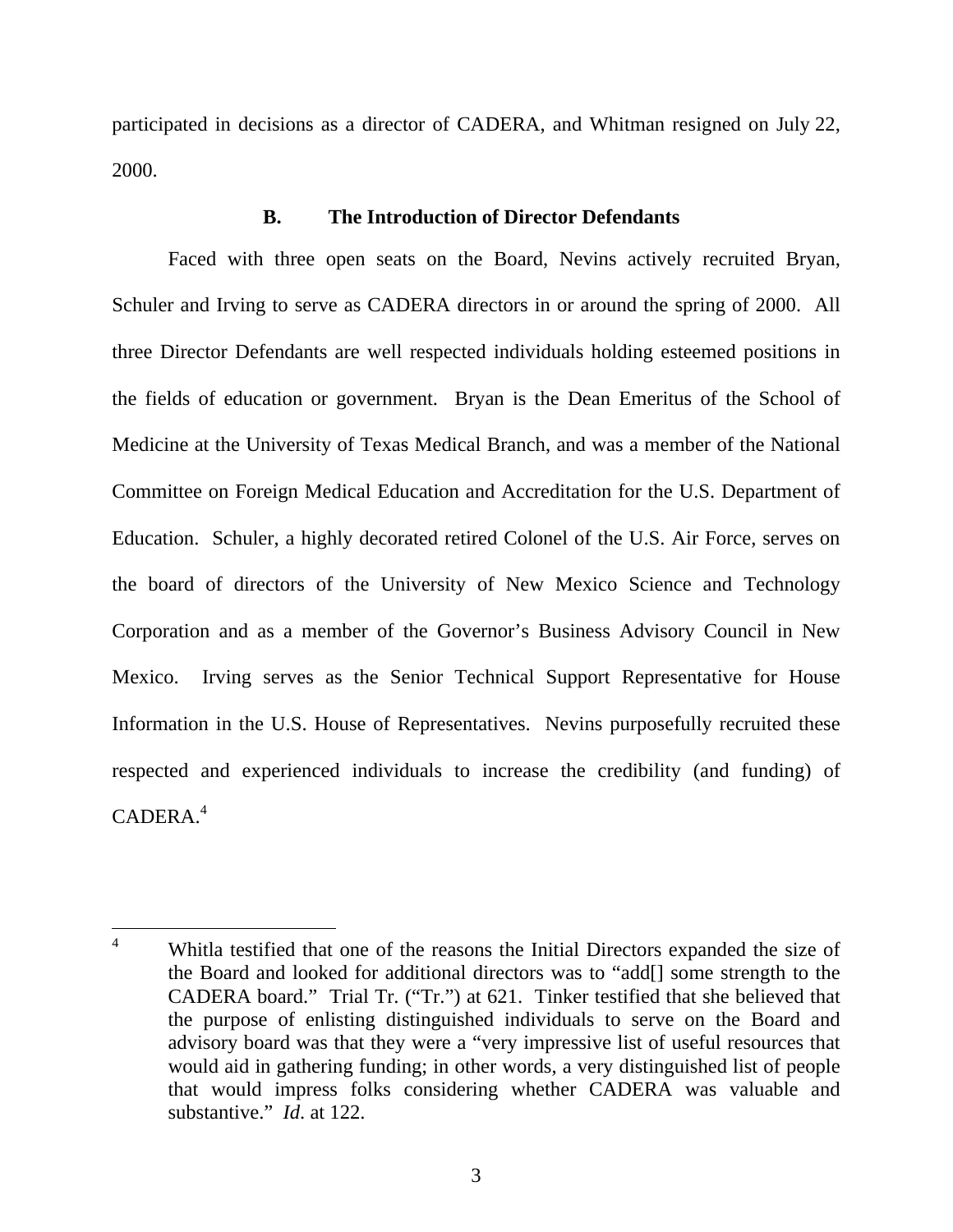*Page Revised* 

Sometime during the summer of 2000, Nevins discussed his nomination of Bryan, Schuler and Irving for CADERA directorships with Whitla. Whitla approved the nominations of these individuals and advised Nevins that he consented to their appointment. On December 29, 2000, Nevins faxed Gary Grotto, CADERA's attorney, a list of the "revised CADERA board members" that identified Tinker, Kolodny, Whitla, Nevins, Irving, Schuler and Bryan as directors.<sup>5</sup> Grotto had a revised written consent, which was retroactively dated July 16, 2000 at Nevins's request, emailed to Nevins. Nevins signed the July 16, 2000 Written Consent, but did not forward it to Kolodny and Whitla for their signatures. Thus, the July 16, 2000 Written Consent was not signed by either Kolodny or Whitla. Nevertheless, Nevins believed that the Director Defendants were proper directors of CADERA after he signed the July 16, 2000 Written Consent.<sup>6</sup> Kolodny and Whitla also believed that the Director Defendants were proper directors of CADERA. In fact, for over a year all three Initial Directors attended Board meetings where the Director Defendants were present and participated as directors without objecting to their presence or participation.

After signing the July 16, 2000 Written Consent, Nevins held the Director Defendants out as directors of CADERA in numerous communications with third parties. For example:

 $\overline{a}$ 

<sup>5</sup> JDX 99; Defendants' Exhibit ("DX") 3.

<sup>6</sup> Pre-Trial Order II, ¶ 49.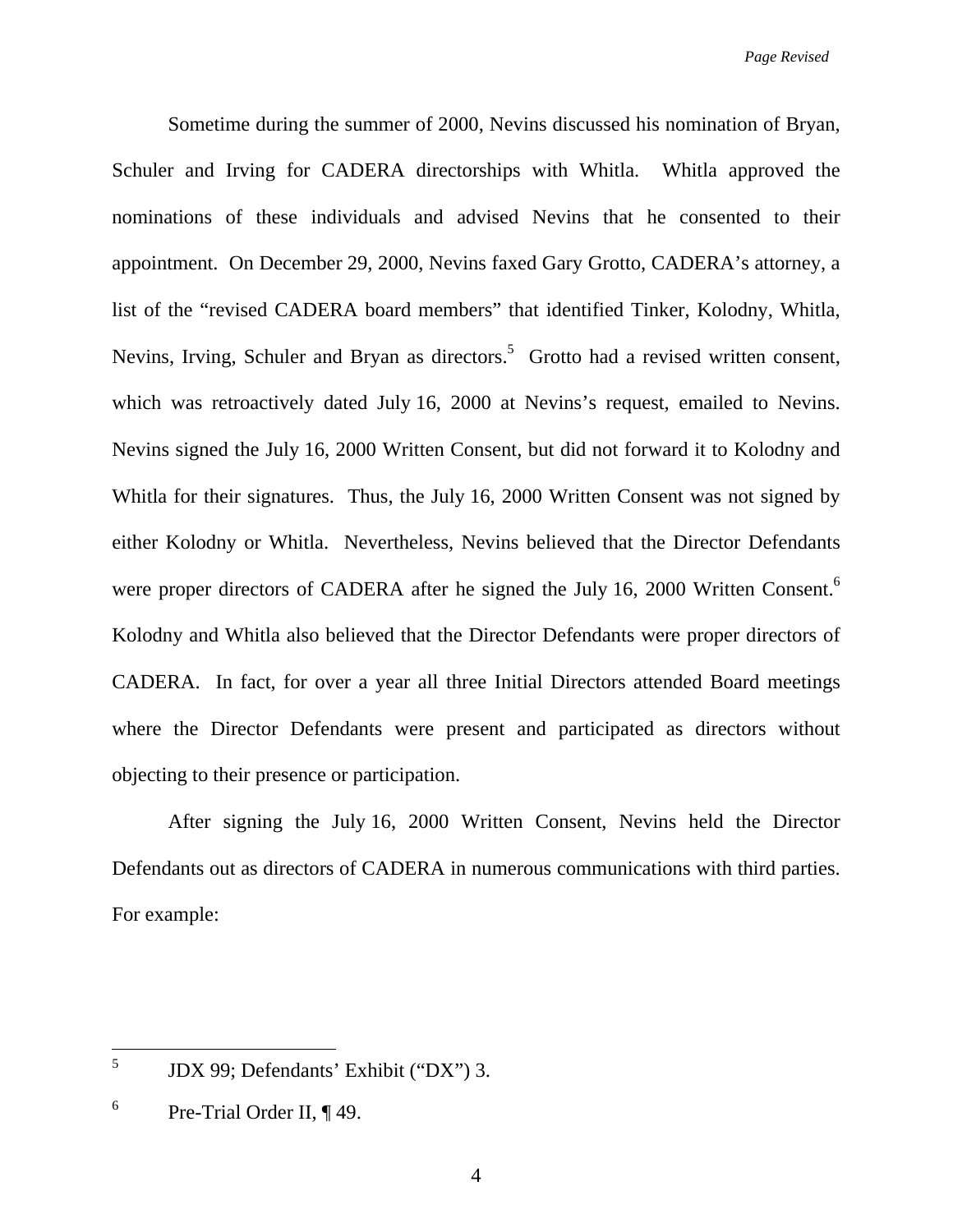- On October 30, 2000, Nevins represented to Mimi Doe, a publicity and media expert, that Irving and Tinker served on the CADERA Board.
- On November 11, 2000, Nevins told Judith Manriquez, CADERA's website designer, that Irving served on the CADERA Board.
- In April of 2001, Nevins listed the directors of CADERA on its website as himself, Whitla, Kolodny, Tinker, Bryan, Schuler and Irving.
- On May 21, 2001, Nevins represented to Donna Newell, who shortly thereafter became CADERA's Vice President of Administration, that Schuler served on the CADERA Board.

Additionally, Nevins did not object when he received communications in which the Director Defendants were identified or referred to as Board members. In fact, Nevins referred to the Director Defendants as "CADERA board members" in his own communications with them.<sup>7</sup> Furthermore, Nevins admitted that he believed that the Director Defendants were proper directors of CADERA as late as January 29, 2002. Nevins never contested the validity of the members of the Board until he filed this litigation in October 2002, long after Nevins himself signed the July 16, 2000 Written Consent purporting to elect the Director Defendants to the Board.

 $\overline{7}$ 

<sup>7</sup> *See* Pre-Trial Order II, ¶ 72, 73, 75-79, 81, 83-84 (emails Nevins sent to Defendants addressing Director Defendants as "Board members").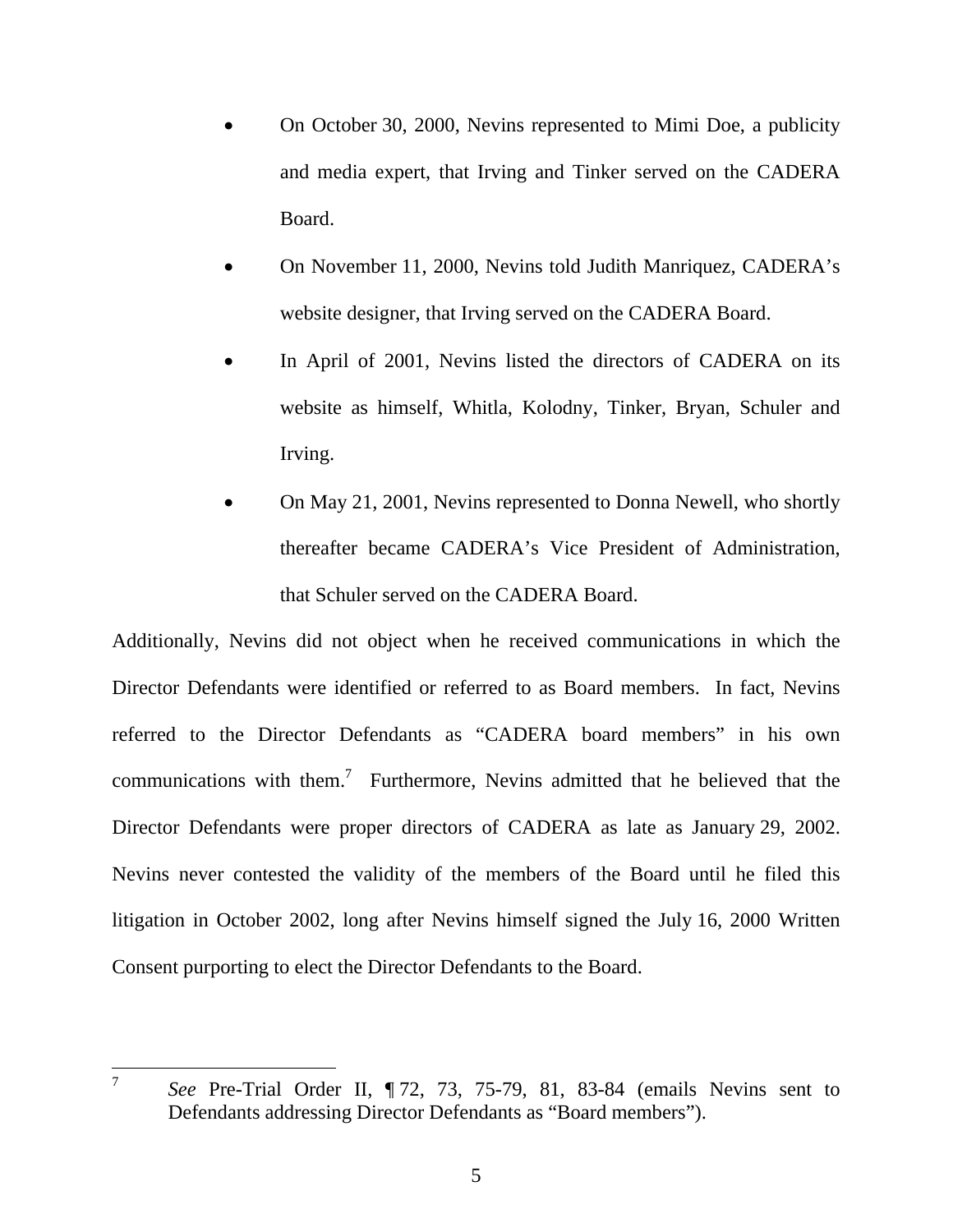In reliance on Nevins and other Board members' representations that they were directors of CADERA, the Director Defendants contributed their reputations, time and efforts to the mission of CADERA. For example, the Director Defendants gave their biographical information to Nevins to publish on CADERA's website, thereby allowing CADERA to benefit from their distinguished reputations. All Defendants also attended Board meetings and participated in the strategic planning of CADERA.

Newell was hired by Nevins as Vice President for Administration. She began her employment at CADERA on or about July 14, 2001. Newell's duties included development and execution of action plans for CADERA's programs, as well as general organizational oversight.

### **C. Nevins's Arrest and the Contested CADERA Meetings**

On July 30, 2001, only two weeks after Newell joined CADERA, Nevins was arrested at the Corporation's office by federal marshals and taken away. Much confusion arose from Nevins's arrest and detainment. Initially, the Board did not know the precise reason for his arrest.<sup>8</sup> Some understood it was related to an "air rage" charge filed against Nevins in January of 2000, while others were "afraid of the worst."<sup>9</sup> In fact, the charges did relate to the air rage incident. At or around the same time, auditors' reports alerted Board members to the existence of issues regarding the nature and documentation of certain expenditures that Nevins made.<sup>10</sup> On August 1, 2001, Whitla, acting in his

<sup>8</sup> <sup>8</sup> *See* Tr. at 454-55, 516-19.

<sup>9</sup> *See id*. at 104-05, 516-19.

<sup>10</sup> *See* Tr. at 524.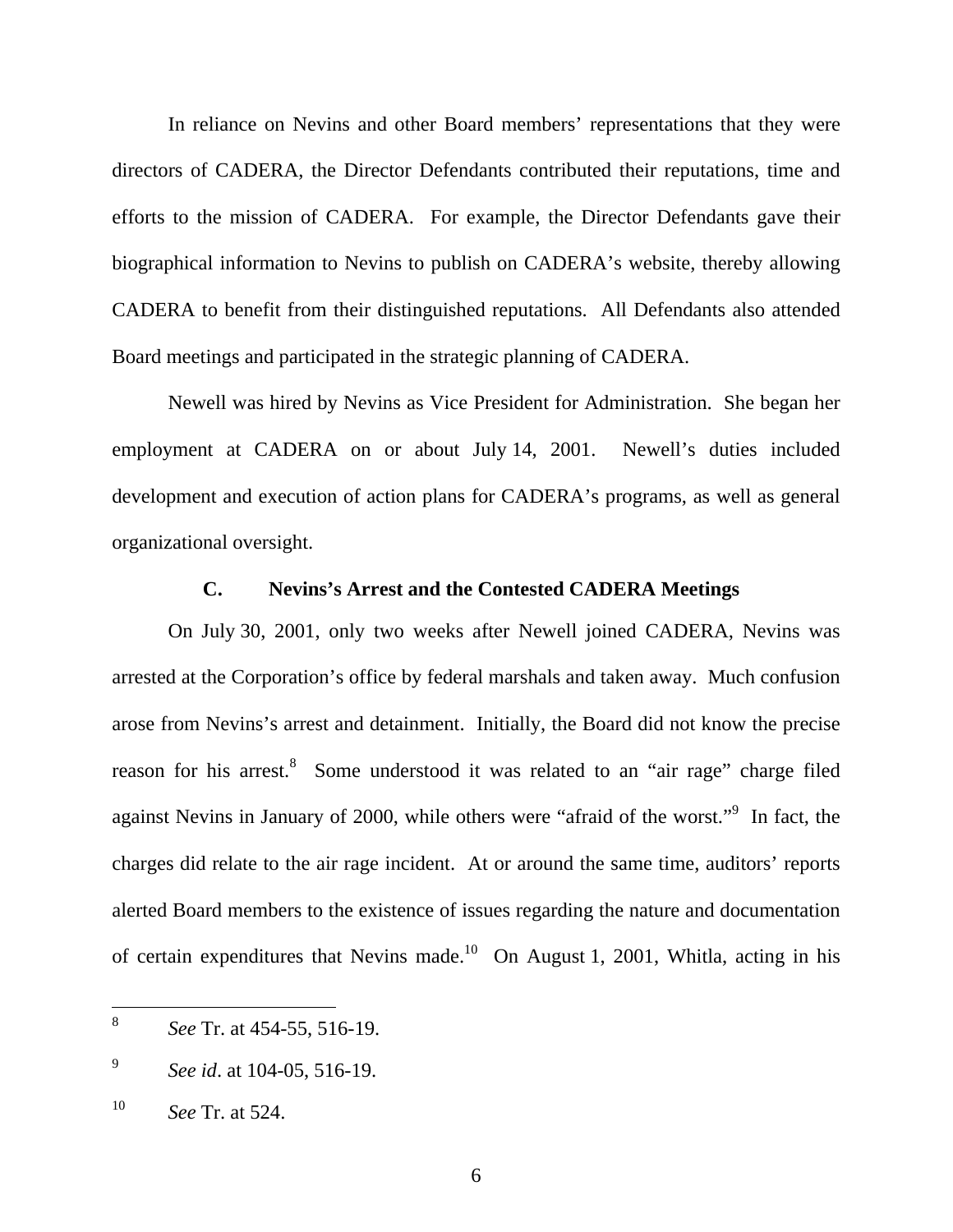capacity as Secretary of CADERA, called an emergency meeting of the Board. Board members were very concerned with the immediate effects of Nevins's arrest and continued detainment because, as Executive Director, Nevins was responsible for the day-to-day supervision and direction of CADERA, the only signatory to CADERA's bank account and the only person with authority to sign CADERA checks. At the emergency meeting, five of the seven putative directors were present; Nevins and Kolodny were absent. The five directors in attendance unanimously voted to remove Nevins temporarily from his positions at CADERA and to grant Newell and Schuler the power to execute financial instruments and disburse corporate funds. Newell also was elected as President and given the power to speak for the Board and the Corporation.<sup>11</sup> Additionally, the Board discussed CADERA's ongoing audit. The Board directed Newell to obtain further information regarding the audit and arrange to have the Corporation's auditors attend the next meeting. At the end of the meeting, the Board agreed to meet again on August 15, 2001. Nevins did not receive notice of the August 1, 2001 meeting because he was still in the custody of federal marshals.<sup>12</sup>

At the August 15, 2001 Board meeting, only Nevins was absent. The directors discussed the status of the criminal case against Nevins and decided to continue his

<sup>11</sup> This office was newly created in accordance with Article IV,  $\P$  1 of CADERA's bylaws.

The Court found Schuler and Newell's testimony regarding the August Board meetings credible and reflective of a genuine concern for the Corporation, its obligations to its funding sources, and its ability to continue to raise funds in the future.

<sup>12</sup> Nevins was not released until on or around August 3, 2001. *See* Tr. at 512.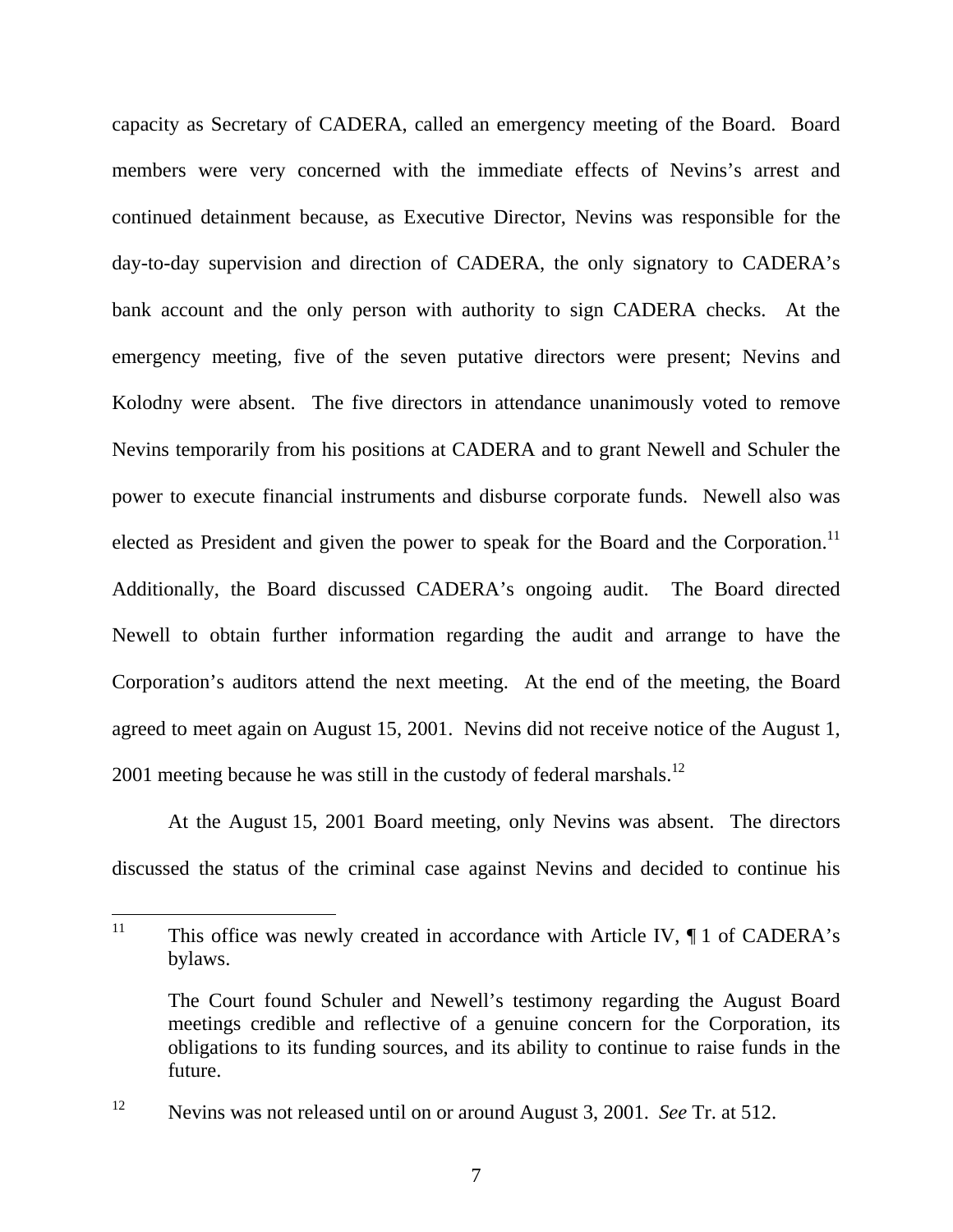employment as an officer of CADERA provided that he agreed not to take any actions or speak on behalf of the Corporation until further notice. CADERA's auditors discussed with the Board the Corporation's ongoing audit and certain of Nevins's expenditures that they had identified as questionable. For example, Nevins reportedly used CADERA funds to pay for his daughter's sorority fees. Nevins did not receive notice of the August 15, 2001 Board meeting.

The Board met again on August 22, 2001. The Board discussed the status of the criminal case against Nevins. Newell reported that she had asked Nevins to complete an expense reconciliation report so the Board could better investigate the validity of his expenditures. The Board also discussed Nevins's continuing status as a CADERA director and decided to ask Nevins to agree voluntarily not to participate as a director "until all issues had been resolved."13 Finally, after a discussion of membership in CADERA, the Board approved Bryan, Irving, Schuler and Tinker as members subject to their submitting a completed application to the Corporation.<sup>14</sup> Nevins did not receive notice of the August 22, 2001 Board meeting.

13 13 JDX 34.

<sup>14</sup> Article VI of CADERA's Certificate of Incorporation states that:

<sup>[</sup>A]dditional Members may be admitted to the Company from time to time. Admission to the Company as a Member shall require the following: (i) completion and submission of an application in form designated from time to time by the Board of Directors; (ii) demonstration of experience relevant to the Company's educational and charitable purposes and a commitment to the furtherance of those purposes; and (iii) approval by a majority of the Board of Directors.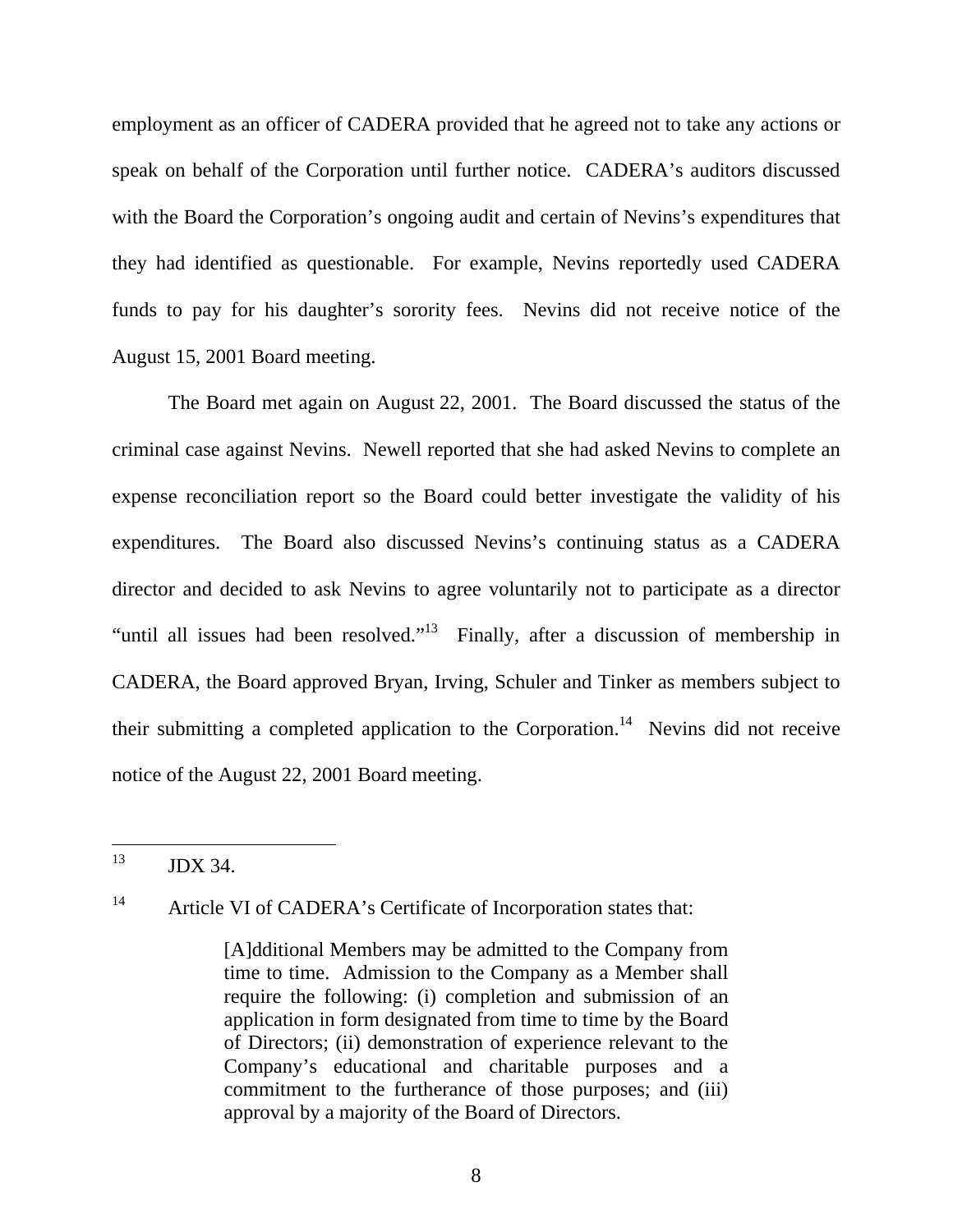On September 12, 2001, a meeting of the members and directors of CADERA was held. Nevins received notice of the time and place of the meeting from Schuler on September 10, 2001. Nevins could not physically attend the meeting because he had to appear at a proceeding in Texas in connection with the criminal charges filed against him and asked Schuler for a call-in number to attend by phone instead. The Board made arrangements with Nevins to contact him at his attorney's office in Texas.<sup>15</sup> Newell and the Board called the number provided to them by Nevins in an attempt to connect him to the meeting. When they called, however, they were told that Nevins was unavailable.<sup>16</sup> Thus, Nevins did not attend the September 12, 2001 meeting.

At that meeting of the members and directors of CADERA, outside counsel, Diane Fisher,<sup>17</sup> informed the Board that she could not find "appropriate documentation that  $[]$ the initial board of three directors had been formally expanded to seven members; that an annual meeting for 2001 had been held to elect directors, or that George Bryan, Vicki Irving, Bill Schuler, or Carolyn Tinker had been formally elected to the Board of directors."<sup>18</sup> Counsel then advised the Board that "it would be appropriate to formally expand the size of the board of directors to seven members, and for the Members to elect

<sup>15</sup> <sup>15</sup> *See* Tr. at 460.

<sup>16</sup> *See id.*

<sup>&</sup>lt;sup>17</sup> Ms. Fisher attended the September 12, 2001 meeting and the subsequent meetings on October 3 and 24, 2001. Ms. Fisher did not attend any of the CADERA Board meetings in August 2001. Richard Onsager, another CADERA attorney, was present at each of the August 2001 meetings.

 $18$  JDX 45.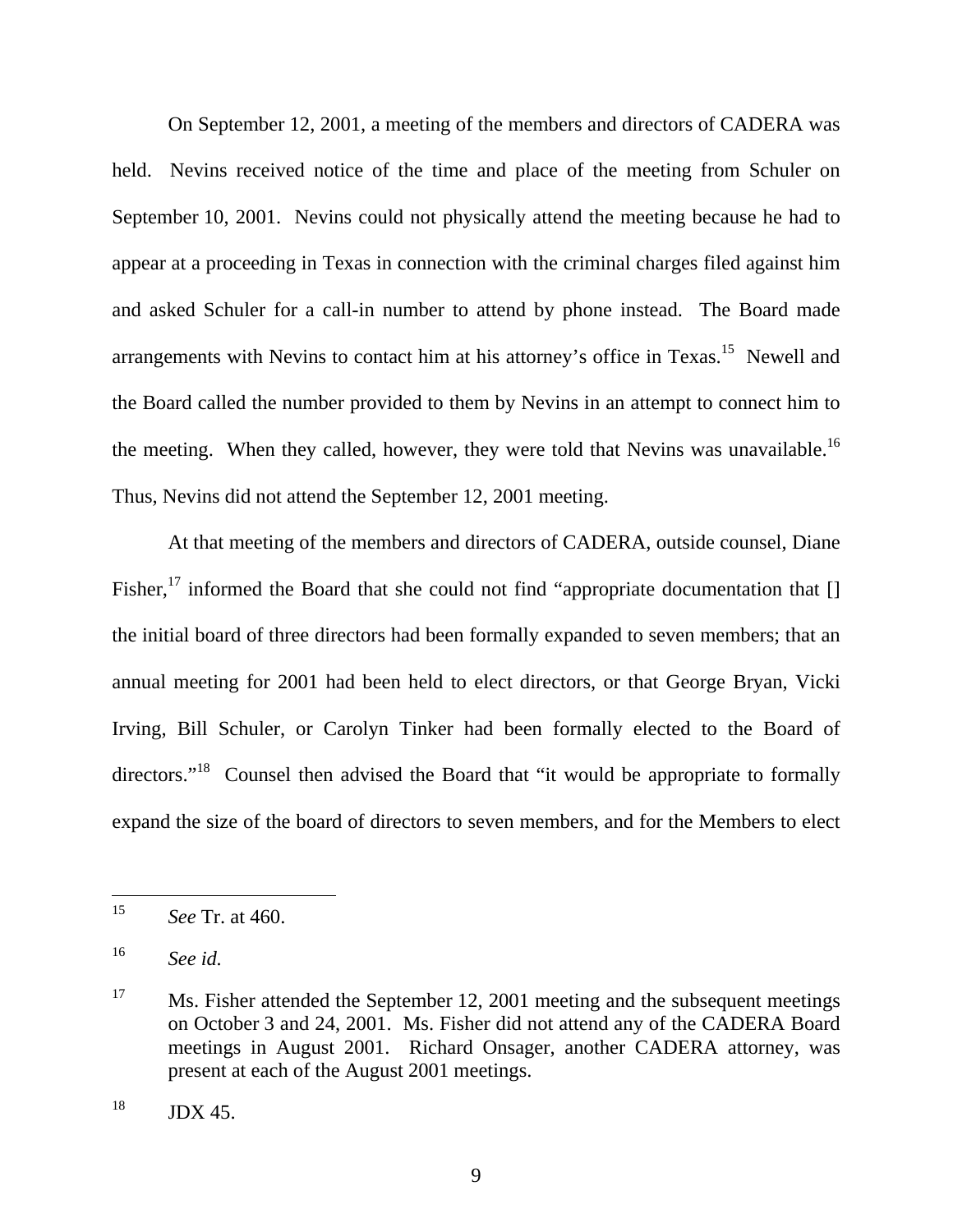the entire board of directors for new terms."19 Accordingly, the six members and directors of CADERA present voted unanimously to expand the size of the Board to seven directors, elect the entire Board, including Nevins, to new terms, and ratify the Board's actions and decisions during the prior three months. In addition, Schuler was elected as the new Chairman of the Board.

At the September 12, 2001 meeting, the Board also discussed Nevins's status at length. The Board then adopted the following resolution:

> RESOLVED, that Mr. Nevins is hereby formally placed on administrative leave from the Corporation, with pay pending the Board's investigation of Mr. Nevins's prior expenditures of Corporate funds. Unless Mr. Nevins explains these expenditures, and their relationship to the Corporation's educational mission and its federal grant, to the Board's satisfaction on or before October 15, 2001, his employment with the Corporation will be terminated. $^{20}$

Schuler was directed to inform Nevins of the Board's action and review the expenditures the auditors had questioned in light of Nevins's explanations.

By letter dated September 15, 2001, Schuler informed Nevins of the Board's resolutions regarding his employment and requested additional information regarding his use of CADERA funds. Schuler expressed his, and the Board's, concern that "expenditures [of CADERA's federal grant money] comply with the requirements of the Internal Revenue Service applicable to tax exempt organizations, including the

<sup>19</sup> *Id.* 

<sup>20</sup> *Id*.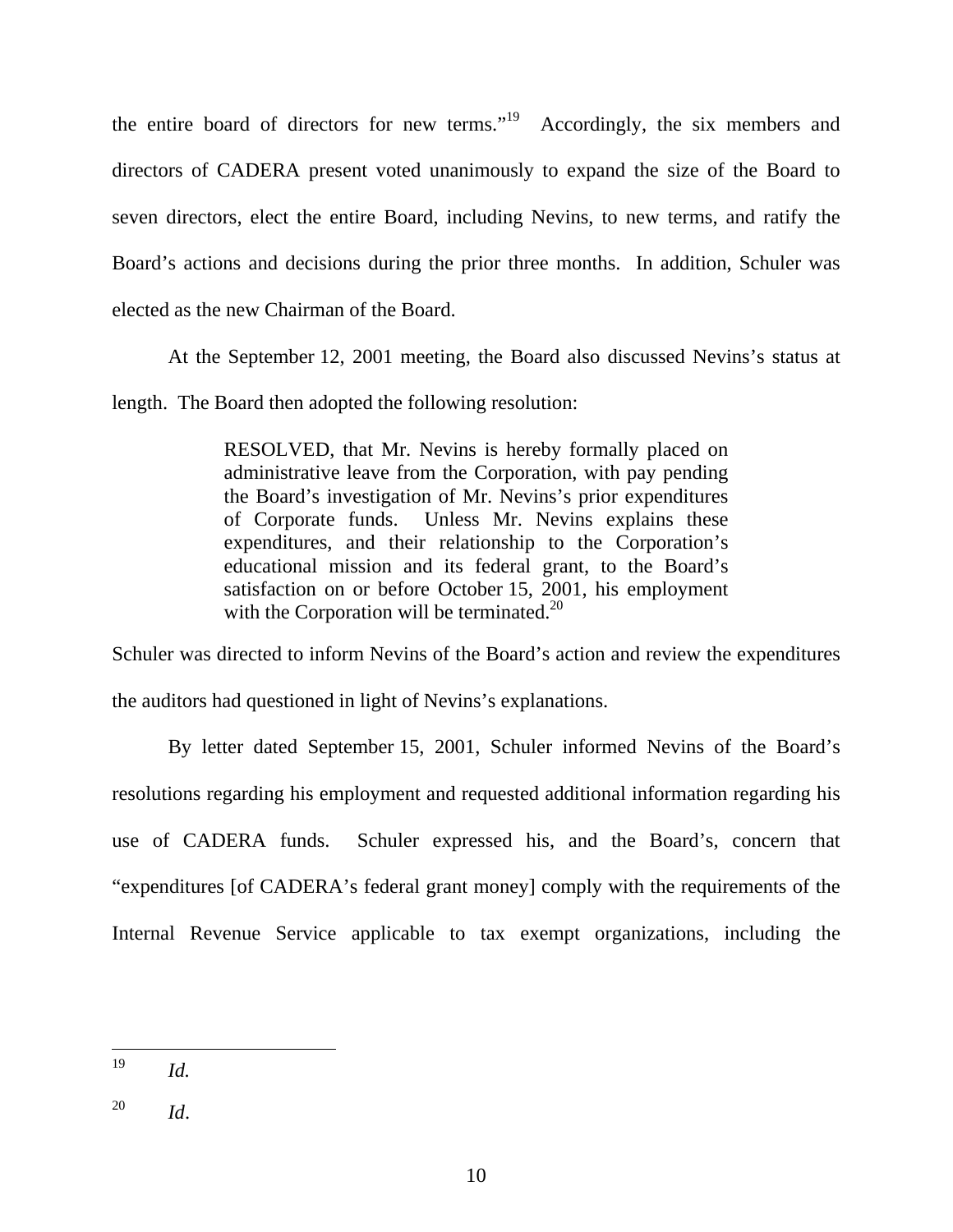prohibitions against private inurement and benefit."<sup>21</sup> Schuler invited Nevins to contact him to respond to these questions and signed the letter in his new position as Chairman of the Board.

The CADERA members and directors met again on October 3, 2001. Nevins attended the October 3, 2001 meeting. At this meeting, the minutes of the August 1st, 15th, 22nd and September 12th meetings were approved. Newell distributed the minutes of these meetings to all members and directors of CADERA before the October 3, 2001 meeting through an email attachment. Though Nevins claims that he did not receive the attachment, the Court does not find his testimony credible on this point. The email addressed to Nevins clearly displays icons representing the various meeting minute attachments.<sup>22</sup> Additionally, Nevins knew that he was a topic of conversation at many August and September meetings and, at the very least, that the Board was investigating his expenditures.<sup>23</sup> Indeed, Nevins previously had requested the August meeting minutes.<sup>24</sup> Therefore, it would not make sense for Nevins to receive an email from Newell purporting to contain meeting minutes as attachments but then fail to alert Newell if, in fact, he did not receive any attachments.<sup>25</sup> Nevins, however, did not reply to Newell's email to inform her that he did not receive the attachments, nor did he inform

<sup>21</sup> JDX 46.

<sup>22</sup> *See* JDX 103.

<sup>23</sup> *See* JDX 46.

<sup>&</sup>lt;sup>24</sup> JDX 36, 43.

<sup>25</sup> *See* Tr. at 331-42.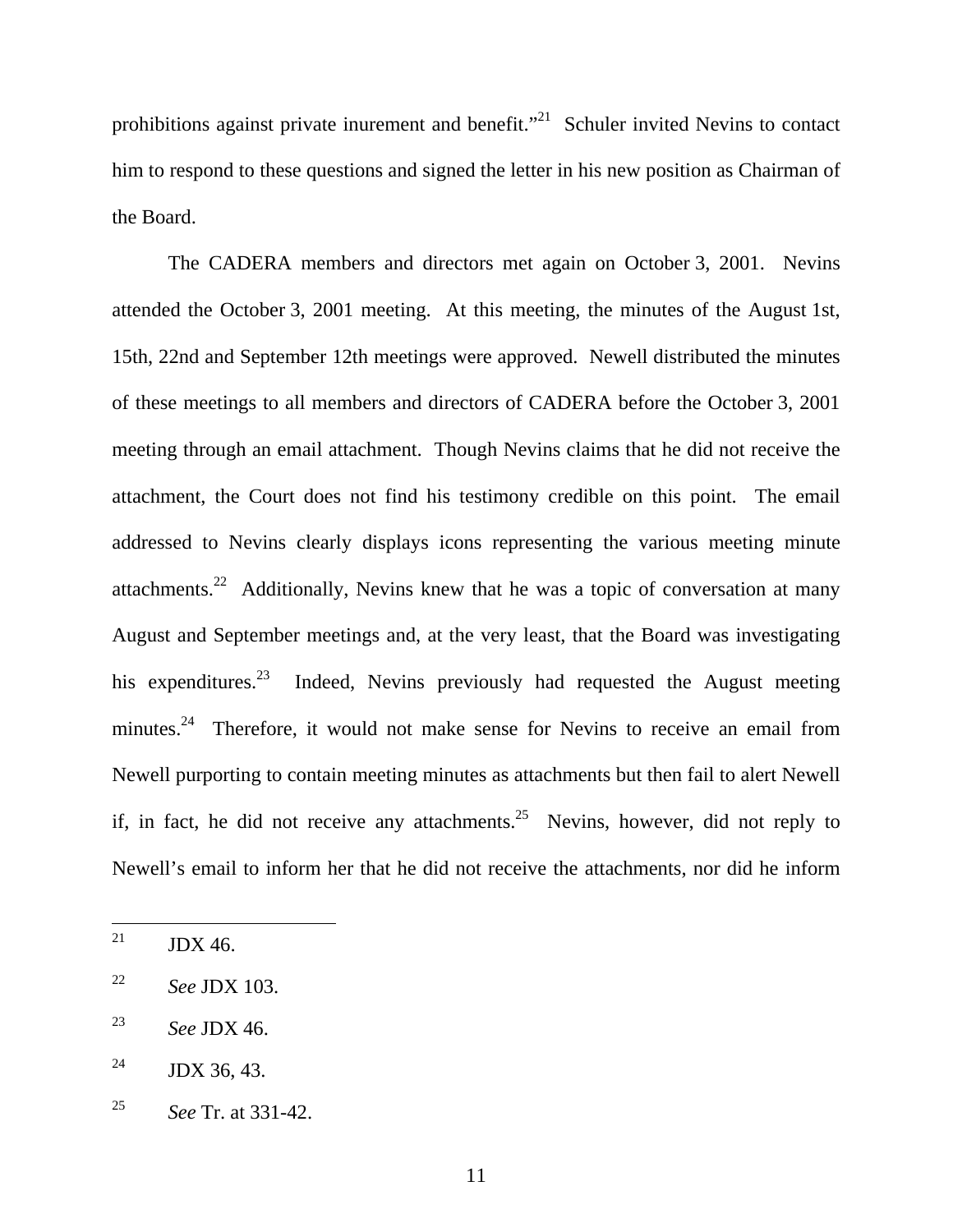her of this at the October 3, 2001 meeting. Furthermore, even if Nevins did not receive the meeting minutes as email attachments, the evidence presented at trial demonstrated that Nevins attended the October 3, 2001 meeting and that Newell distributed paper copies of the minutes to each member or director in attendance.<sup>26</sup>

## **D. Nevins's Removal**

The members and directors of CADERA next met on October 24, 2001. Nevins attended the October 24, 2001 meeting. At the meeting, Schuler reported on his review of Nevins's expenditures between January 2000 and July 2001. After summarizing guidelines regarding the use of federal grant money by grantees, Schuler reported that he believed Nevins inappropriately spent or inadequately accounted for approximately \$55,000. Nevins objected to Schuler's findings primarily on the grounds that a grantee of a direct federal grant is afforded broad latitude in their use of grant money, and that all of his expenditures at issue were in furtherance of CADERA. Nevins also objected to the inclusion of nine expense items, totaling approximately \$6,000, which he claimed he had not been given a specific opportunity to review. After discussion of Schuler's report and Nevins's objections, Nevins was asked to leave the meeting because of his conflict of interest and was not permitted to participate in the vote on his status. Nevins protested but was escorted out by a security guard.<sup>27</sup> The Board then voted to terminate Nevins's

 $26\,$ <sup>26</sup> *See id*. at 466-67. The Court accepts Newell's testimony regarding this fact.

 $27$  Schuler employed a security guard for the meeting at the request of several CADERA employees and Board members who approached him before the meeting and expressed their fear that "Raphael [Nevins] might do something reckless." Tr. at 528.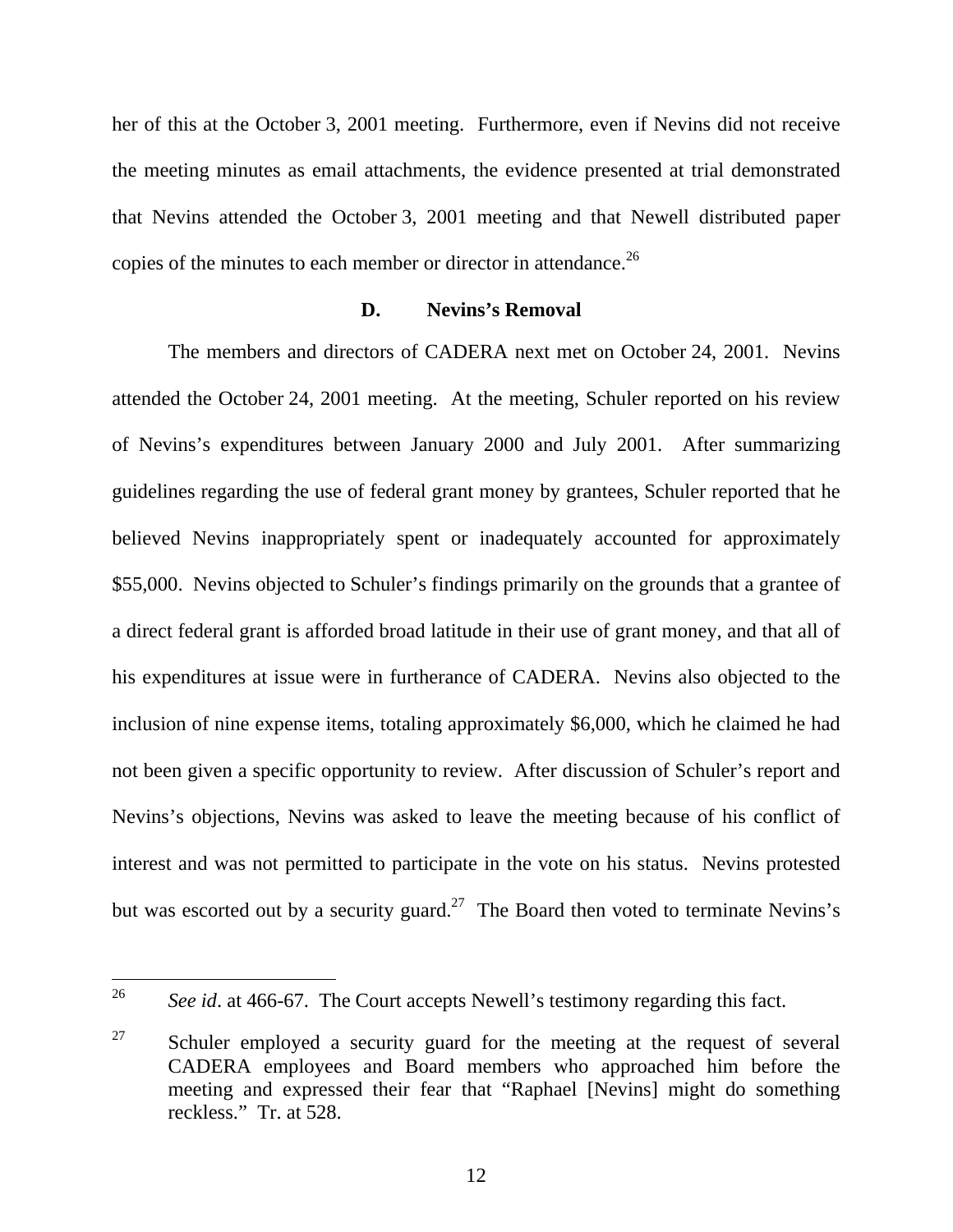employment as CADERA's Executive Director. "Acting as Members of the Corporation," Kolodny, Whitla, Tinker, Schuler, Bryan and Irving also unanimously voted to remove Nevins from his seat on the Board.<sup>28</sup>

While Nevins was displeased by the Board's decisions on October 24, 2001, he continued thereafter to address the Director Defendants as directors. In an email dated November 1, 2001, Nevins wrote "I hope that Carolyn [Tinker], Frank [Kolodny], George [Bryan] and Vicki [Irving] chose [sic] to remain with CADERA for a long time, at least to keep the rest of the newer Board members on course, and that each of you play a very careful role in adding new members to the Board."<sup>29</sup>

Through the end of January 2002, members of the Board and Nevins continued to communicate regarding his disputed expenditures, as well as back pay owed to Nevins.<sup>30</sup> In fact, the Board and Nevins were involved in a separate piece of litigation regarding Nevins's unemployment benefits until early June 2002, when the Board decided to discontinue its active opposition because of the administrative and financial burdens it caused.<sup>31</sup>

On September 25, 2002, the Board proposed that CADERA dissolve. The Board sent notice to the CADERA members, including Nevins, of an October 16, 2002 members meeting to vote on the proposal to dissolve CADERA. After receiving the

<sup>28</sup> JDX 120.

 $^{29}$  JDX 64.

<sup>30</sup> *See* JDX 70, 73.

<sup>31</sup> *See* JDX 78.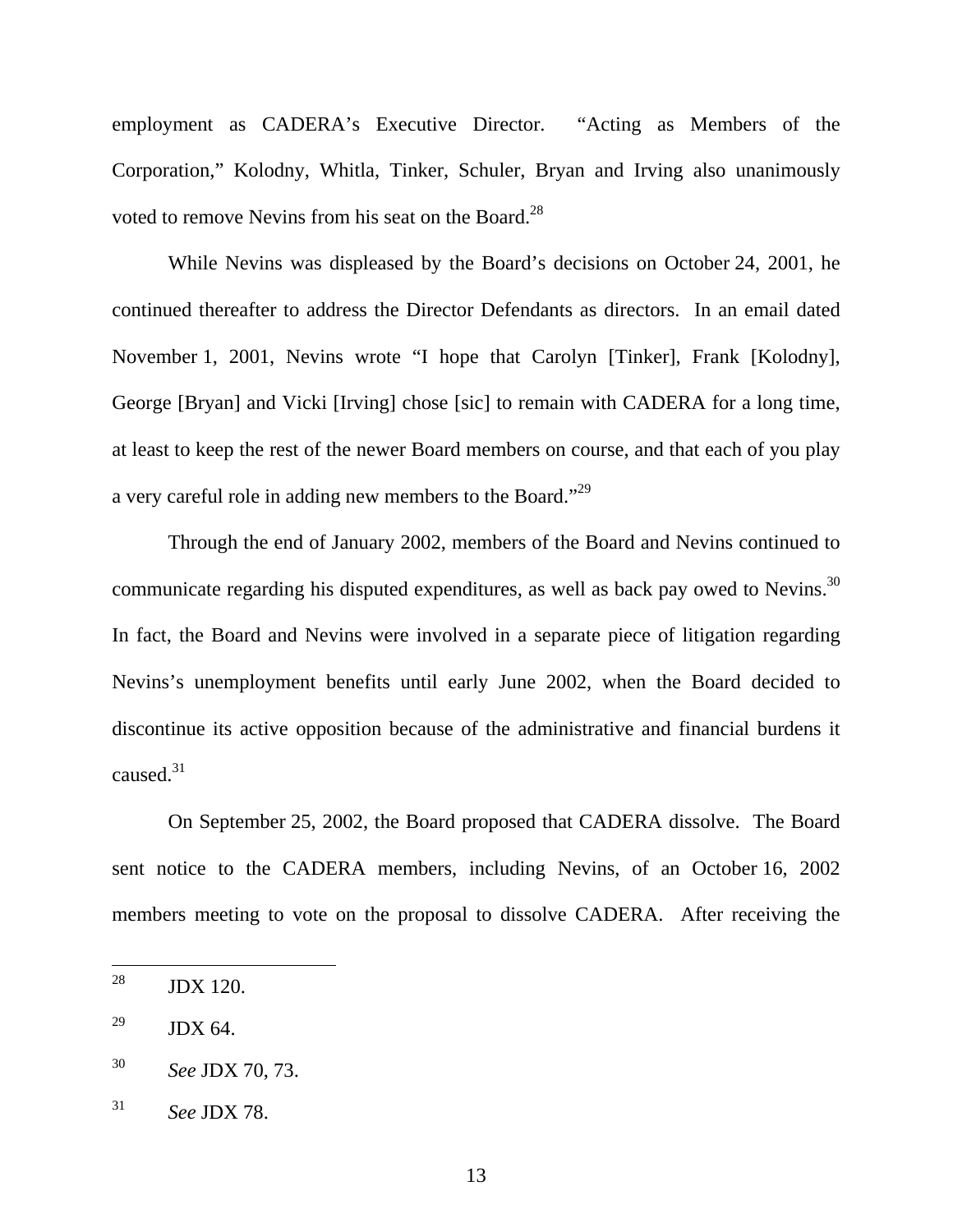notice, Nevins, claiming to be the only proper member of CADERA, executed a written consent on October 1, 2002 that purportedly: (i) removed all directors; (ii) reduced the number of authorized directors on the Board from seven to three; and (iii) appointed himself, Andrew Nevins and Lorna Samraj as directors of CADERA. On October 3, 2002, Nevins sent a copy of the October 1 written consent to CADERA's attorney and demanded that all directors relinquish their titles immediately. The directors refused.

# **E. This Litigation**

On October 15, 2002, Nevins filed this suit pursuant to 8 *Del. C.* § 225 seeking a declaration that he was the only valid member of CADERA and a temporary restraining order prohibiting the dissolution of CADERA by Defendants.<sup>32</sup> After argument on Nevins's motion for a TRO, former Vice Chancellor, now Justice, Jacobs determined that Nevins was not the sole member of CADERA but rather that Nevins, Kolodny and Whitla were all initial members and directors. After briefing and argument on the parties' later cross motions for summary judgment, this Court found that Tinker is a valid CADERA director.<sup>33</sup> Trial was held August 2 through 4, 2004. This Memorandum Opinion reflects the Court's post-trial findings of fact and conclusions of law.

32 Defendants claim that as a result of Nevins's actions, a member meeting was never held and no vote was taken on the Board's proposal to dissolve CADERA. *See*  Defendants' Answering Brief to Plaintiffs Post-Trial Brief ("DAB") at 2 n.2.

<sup>&</sup>lt;sup>33</sup> At that time, the Court also found that Bryan, Schuler, Tinker and Irving were valid members of CADERA. Thereafter, the Court allowed Nevins to reargue the membership issue in the post-trial briefing.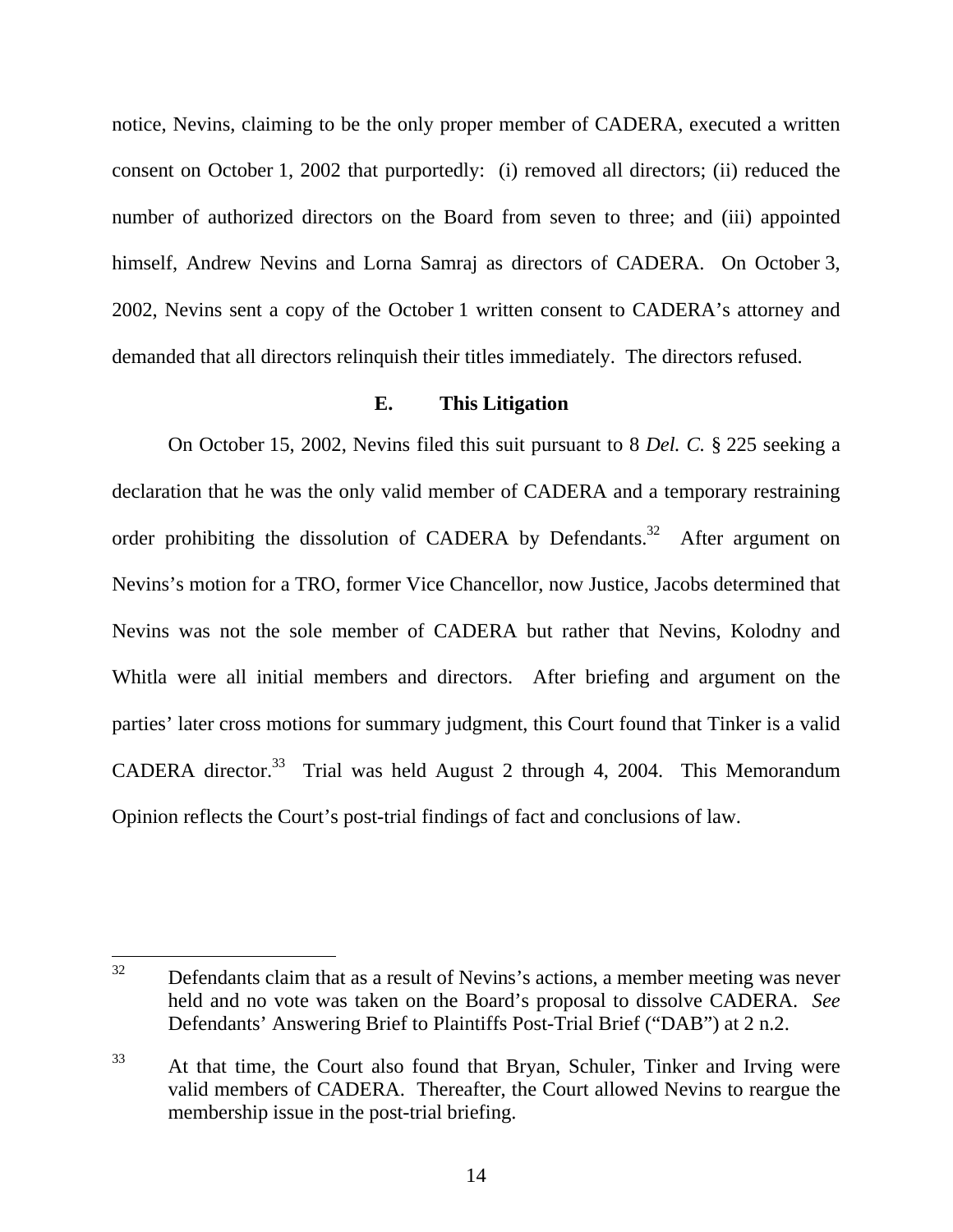#### **II. ANALYSIS**

Section 225 of the Delaware General Corporation Law states that, "[u]pon application . . . the Court of Chancery may hear and determine the validity of any election, appointment, removal or resignation of any director, member of the governing body, or officer of any corporation, and the right of any person to hold or continue to hold such office." Nevins contends that the Director Defendants are not valid directors of CADERA. Nevins argues that the July 16, 2000 Written Consent, which he himself executed, was not sufficient to make the Director Defendants valid CADERA directors and that actions CADERA members and directors took at meetings between August 1 and October 3, 2001 did not cure this defect.<sup>34</sup> Additionally, Nevins argues that the October 24, 2001 votes to remove him as an officer and director of CADERA were void because the Director Defendants' votes were invalid, and because he was not permitted to

<sup>34</sup> In his post-trial briefs, Nevins repeatedly asserts that Defendants breached their fiduciary duties of loyalty and care. Nevins also asks this Court to rule on the validity of actions he claims Defendants took to dissolve CADERA in September 2002. As the Court has stated on the record on numerous occasions, this case was brought under § 225 and, as such, its scope is limited to arguments regarding the validity of actions to elect or remove a director, officer or member of CADERA. *See Box v. Box,* 697 A.2d 395, 398 (Del. 1997) ("a section 225 action is not to be used for trying purely collateral issues"). "A claim is collateral to a § 225 proceeding if it would not help 'the court determine the proper composition of the corporation's board or management.'" *Stengel v. Rotman*, 2001 WL 221512, at \*8 (Del. Ch. Feb. 26, 2001), *aff'd*, 783 A.2d 124, (Del. 2001) (quoting *Agranoff v. Miller*, 1999 WL 219650, at \*18 (Del. Ch. Apr. 12, 1999), *aff'd*, 737 A.2d 530 (Del. 1999)). Nevins, however, continues to seek the Court's review of collateral issues because of what he terms "material misdisclosure and negligent silence revealed" at trial. *See, e.g.,* Plaintiff's Post Trial Brief ("POB") at 64. All evidence admitted at trial was for the purposes of this Court's determination under § 225. *See In re Bigmar, Inc*., 2002 WL 550469, at \*17 (Del. Ch. Apr. 5, 2002). Therefore, Nevins's arguments that do not relate to a determination of the proper composition of the Board are outside the scope of this case and will not be addressed by the Court.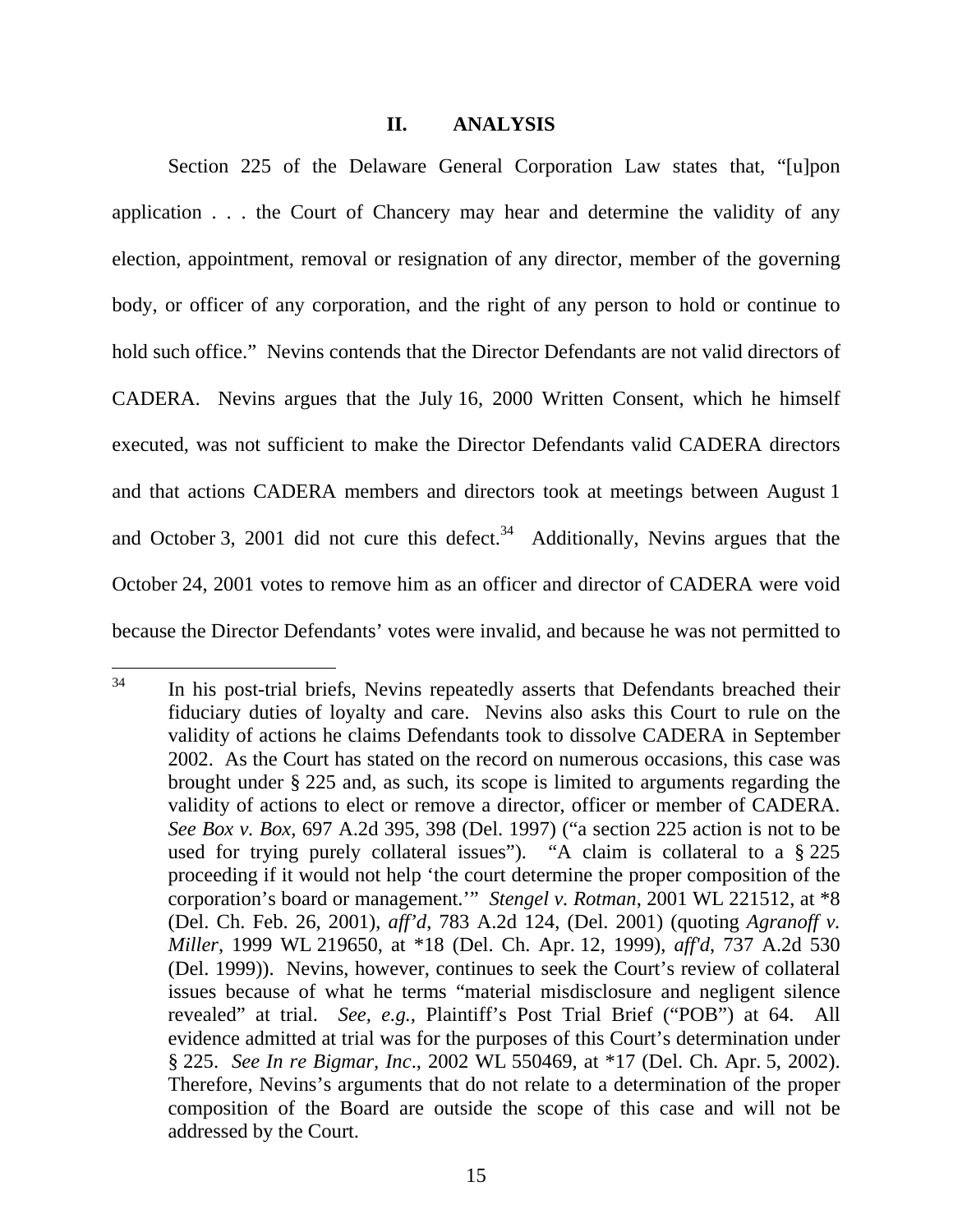vote. Defendants argue that Nevins is equitably estopped from claiming that the Director Defendants are not valid CADERA directors. Defendants also claim that even if Nevins were not estopped, actions taken at the August 1 through October 24, 2001 meetings were valid or, at the very least, Nevins waived any objections he might have had to technical defects related to those meetings.

### **A. The Validity of the Director Defendants' Election**

#### **1. The September 12, 2001 meeting**

At the September 12, 2001 meeting, members held a special election to elect the entire Board to new terms. The Board was expanded from three to seven persons on January 12, 2000. This expansion, coupled with Shainwald and Ravaglia's refusal to become Board members and Whitman's resignation, created three vacant seats on the Board. The record shows that the defect in the July 16, 2000 Written Consent, which purports to fill these vacancies with the Director Defendants, was unintended. Nevins, Whitla and Kolodny all believed that the Director Defendants were validly made Board members before September 12, 2001. While the previously elected *directors* present at the September 12, 2001 meeting (Tinker, Whitla and Kolodny) could have corrected this defect under the CADERA bylaw provision that permits directors to fill vacancies on the Board, they did not. Upon the advice of counsel, which ultimately proved to be only partially correct at least in terms of notice requirements, the *members* of CADERA elected all of the directors to new terms as evidenced by the meeting minutes, which state:

> [CADERA's attorney] stated that she was unable to obtain appropriate documentation that . . . George Bryan, Vicki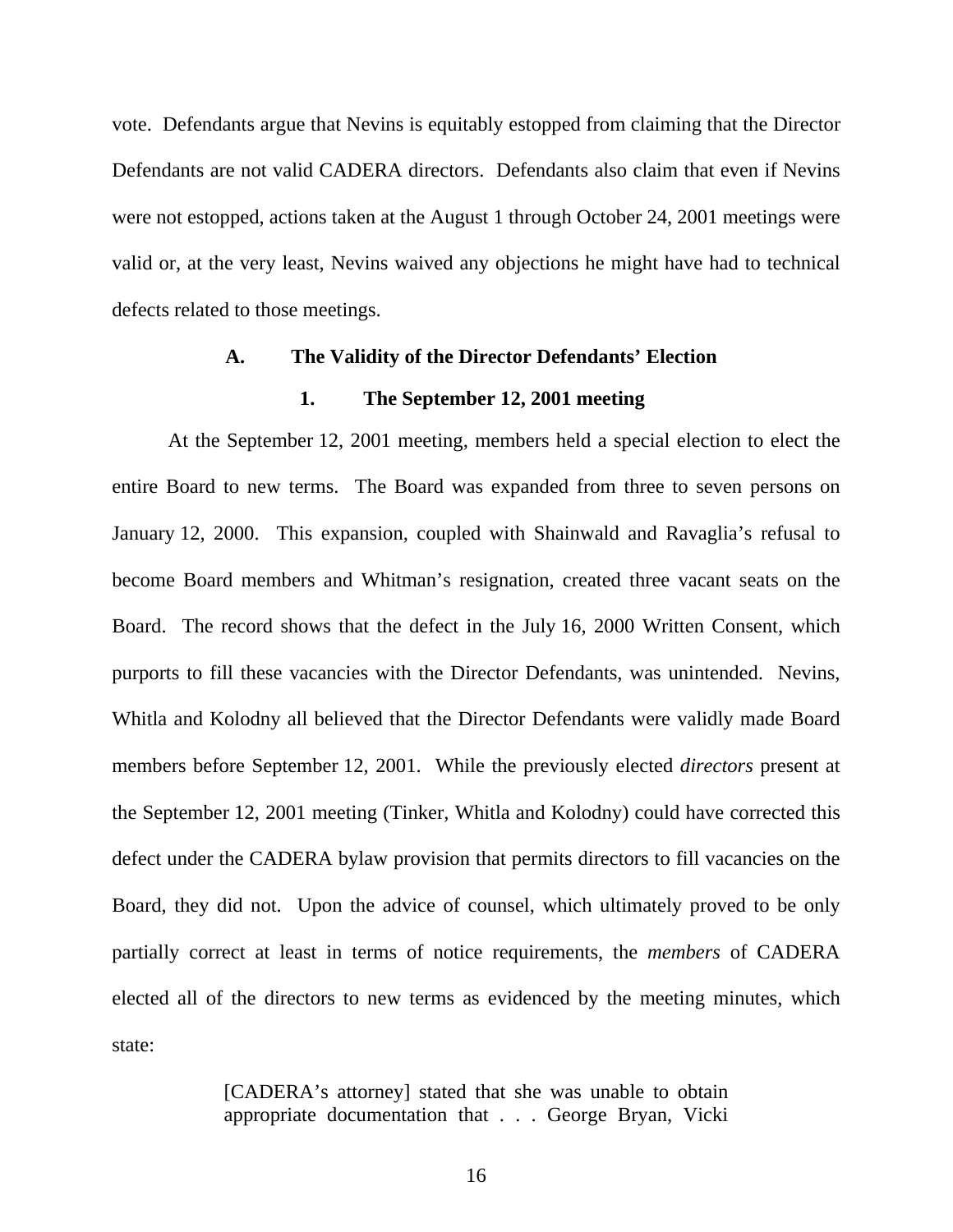Irving, Bill Schuler, or Carolyn Tinker had been formally elected to the board of directors. [CADERA's attorney] stated that it would be appropriate . . . for the Members to elect the entire board of directors for new terms. Following discussion it was unanimously:

\* \* \* \*

RESOLVED FURTHER, that the following persons are hereby elected as directors of the corporation: George Bryan, Vicki Irving, Bill Schuler, Carolyn Tinker, Dean Whitla, Frank Kolodny, and Raphael Nevins.<sup>35</sup>

Therefore, the meeting was a special meeting of members to elect directors which, under CADERA's bylaws, requires 10 days notice and a statement of purpose.<sup>36</sup> The members, including Nevins, however, received only the two days notice required for director meetings and no clear indication that a member election of directors would occur. Consequently, notice of the September 12, 2001 members meeting was faulty.

Nevins correctly asserts that invalid notice destroys the validity of director or member meetings and the validity of all corporate actions taken therein.<sup>37</sup> Nevins also argues that the actions taken by the Board were void rather than voidable. Under Delaware law, the distinction between those two categories is well established.

> The essential distinction between voidable and void acts is that the former are those which may be found to have been performed in the interest of the corporation but beyond the authority of management, as distinguished from acts which

<sup>35</sup> 35 JDX 45. Upon closer examination, the parties have agreed that, contrary to the statement by CADERA's counsel, Tinker was formally elected to the Board before the September 12, 2001 meeting.

 $36$  Art. II,  $\P$  4.

<sup>37</sup> *See, e.g., In re Bigmar*, 2002 WL 550469, at \*16 (finding that because corporate actions were taken at an invalid meeting, those actions were invalid).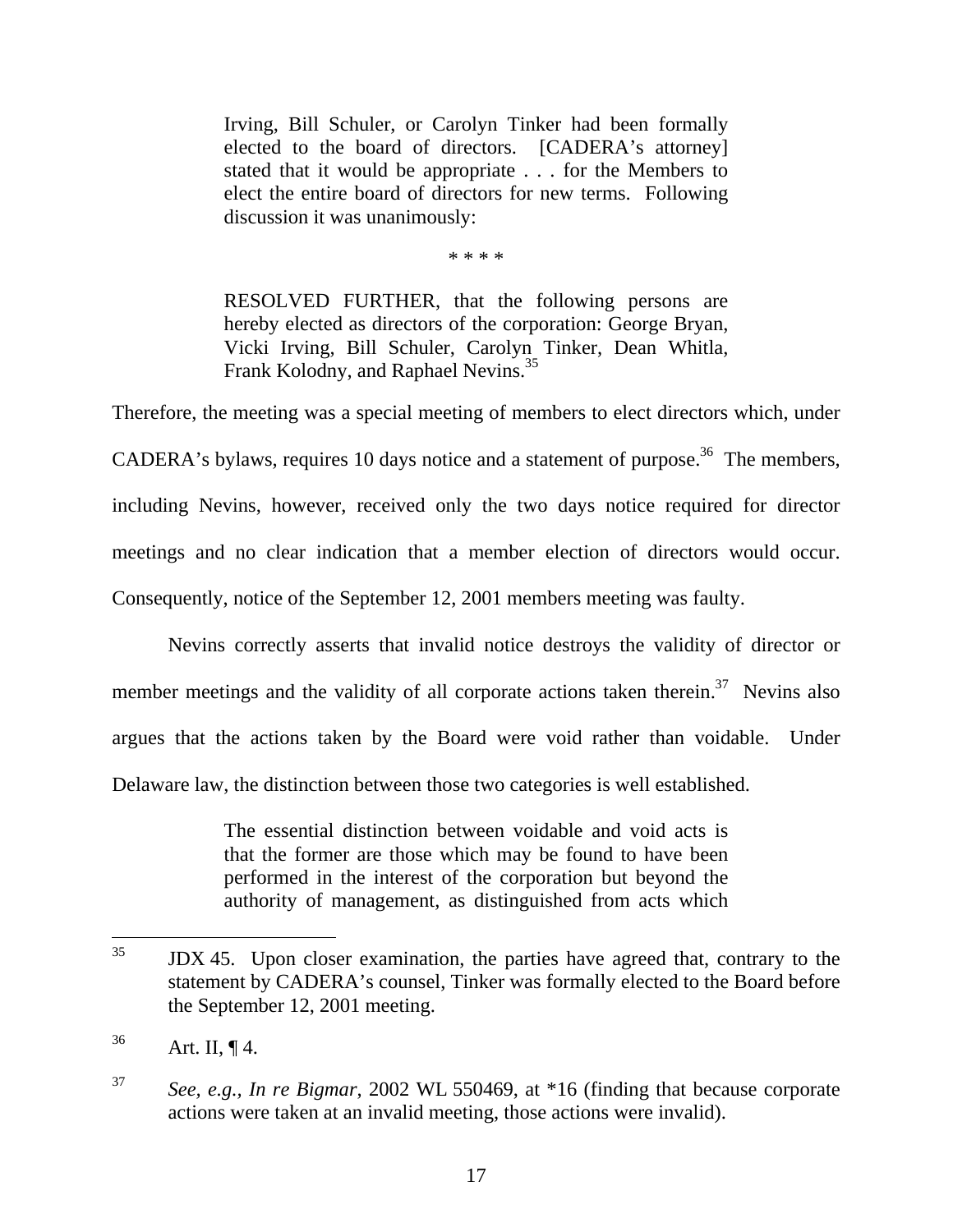are *ultra vires*, fraudulent or gifts or waste of corporate assets. The practical distinction . . . is that voidable acts are susceptible to cure by shareholder approval while void acts are not. 38

Void acts are not ratifiable "because the corporation cannot, in any case, lawfully accomplish them."39 Void acts are "illegal acts or acts beyond the authority of the corporation."40 In contrast, voidable acts are ratifiable because the corporation can lawfully accomplish them if it does so in the appropriate manner. $41$ 

The corporate actions taken at the September 12, 2001 meeting and at issue in this case were: (1) a member vote to elect Nevins, Kolodny, Whitla, Tinker, Irving, Schuler and Bryan to the Board, (2) election of Schuler as Chairman of the Board, (3) ratification of the August 22, 2001 approval of Tinker and Director Defendants as members of CADERA, and (4) ratification of the August 1, 2001 election of Newell to the newly created office of President.<sup>42</sup> CADERA's bylaws clearly allow the Corporation to hold a special election of members to elect directors to the Board.<sup>43</sup> They also allow the Board to create other corporate offices, such as President, "as may from time to time be

<sup>40</sup> *Id*.

<sup>41</sup> *See id*.

<sup>38</sup> <sup>38</sup> *Michelson v. Duncan*, 407 A.2d 211, 218-19 (Del. 1979) (internal citations omitted).

<sup>39</sup> *Harbor Fin. Partners v. Huizenga*, 751 A.2d 879, 896 (Del. Ch. 1999).

<sup>&</sup>lt;sup>42</sup> At the September 12, 2001 meeting the Board also expanded the size of the Board to seven directors. Since the parties agree that this expansion was already effectively accomplished by the January 12, 2000 written consent, that aspect of the Board's action was superfluous and need not be addressed further.

<sup>&</sup>lt;sup>43</sup> Art. II,  $\P$  1, 2.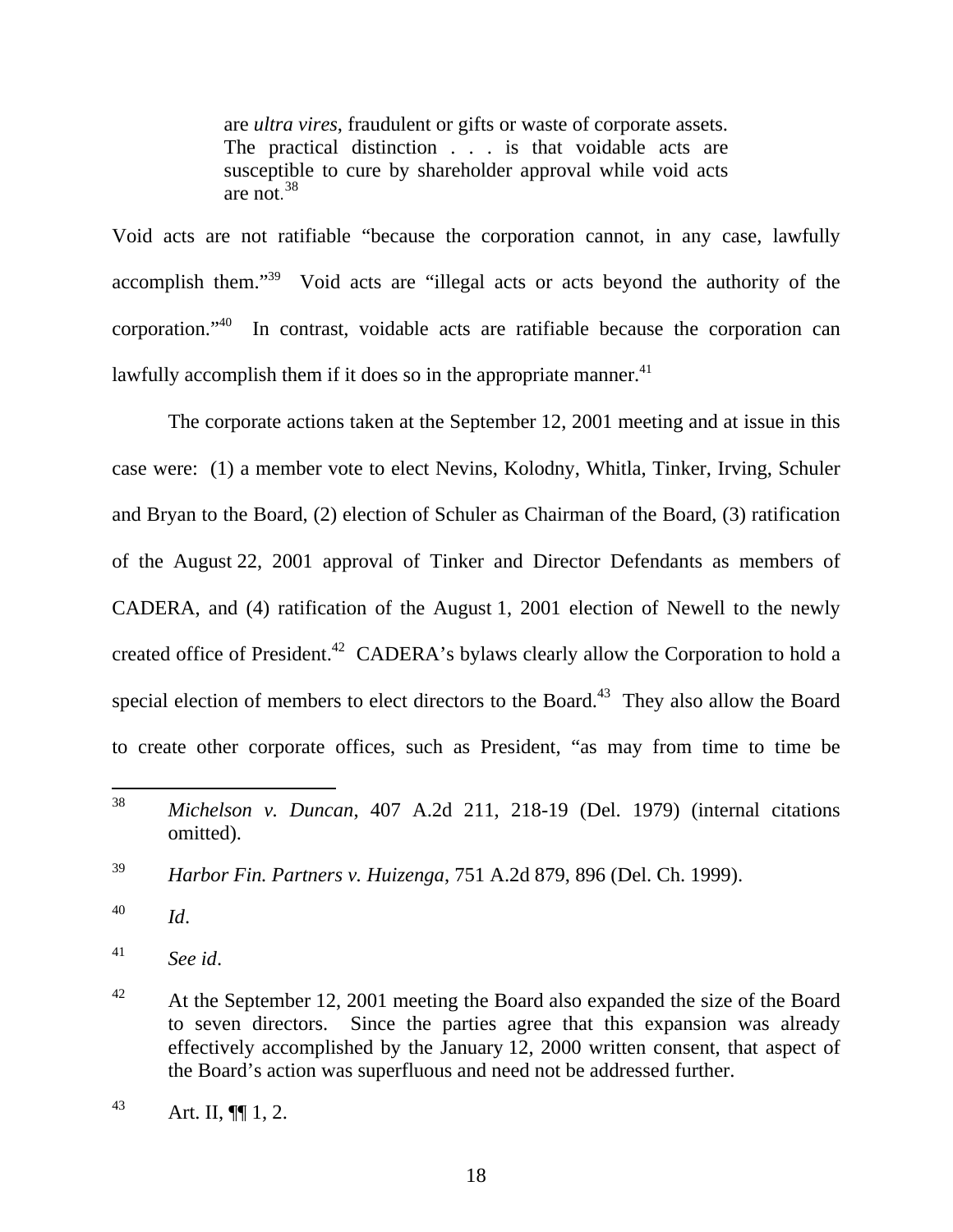authorized by the Board of Directors" and elect a Chairman of the Board.<sup>44</sup> CADERA's certificate of incorporation authorizes the Board of Directors to approve individuals for membership in the Corporation.<sup>45</sup> Nothing in Delaware law prohibits such action. Thus, all of the disputed corporate actions listed above lawfully could have been accomplished by the Defendants had they done them in the appropriate manner, *i.e.*, had they given proper notice of the meeting. These actions were in the interest of CADERA and did not constitute *ultra vires* acts, fraud<sup>46</sup> or corporate waste. Adding individuals with such distinguished reputations as the Director Defendants as directors and members of CADERA helped to increase the Corporation's credibility and ability to obtain funding. Therefore, the corporate actions at issue were voidable actions susceptible to cure by member approval and to the defense of estoppel.

<sup>44</sup> Art. IV,  $\P\P$  1, 2, 6.

 $^{45}$  Art. VI.

<sup>&</sup>lt;sup>46</sup> The Court disagrees with Nevins's characterization of the Board's efforts to include him in the September 12, 2001 meeting. Nevins argues that the Board's actions "amount to trickery and deceit" (POB at 46) such as that found in *Oberly v. Kirby*, 592 A.2d 445 (Del. 1991). As the Court found in Section I *supra*, Nevins could not physically attend the September 12, 2001 meeting because he had to appear at a proceeding in Texas in connection with the air rage charges filed against him. The Board made arrangements with Nevins to contact him at his attorney's office in Texas. When the Board called the phone number provided to them by Nevins, however, they were told that Nevins was unavailable. Therefore, the Court finds that Nevins failed to show the existence of "trickery and deceit" or fraud by the Board in connection with any aspect of the September 12, 2001 meeting. The Court has reached the same conclusion as to the other relevant meetings from August 1 through October 24, 2001.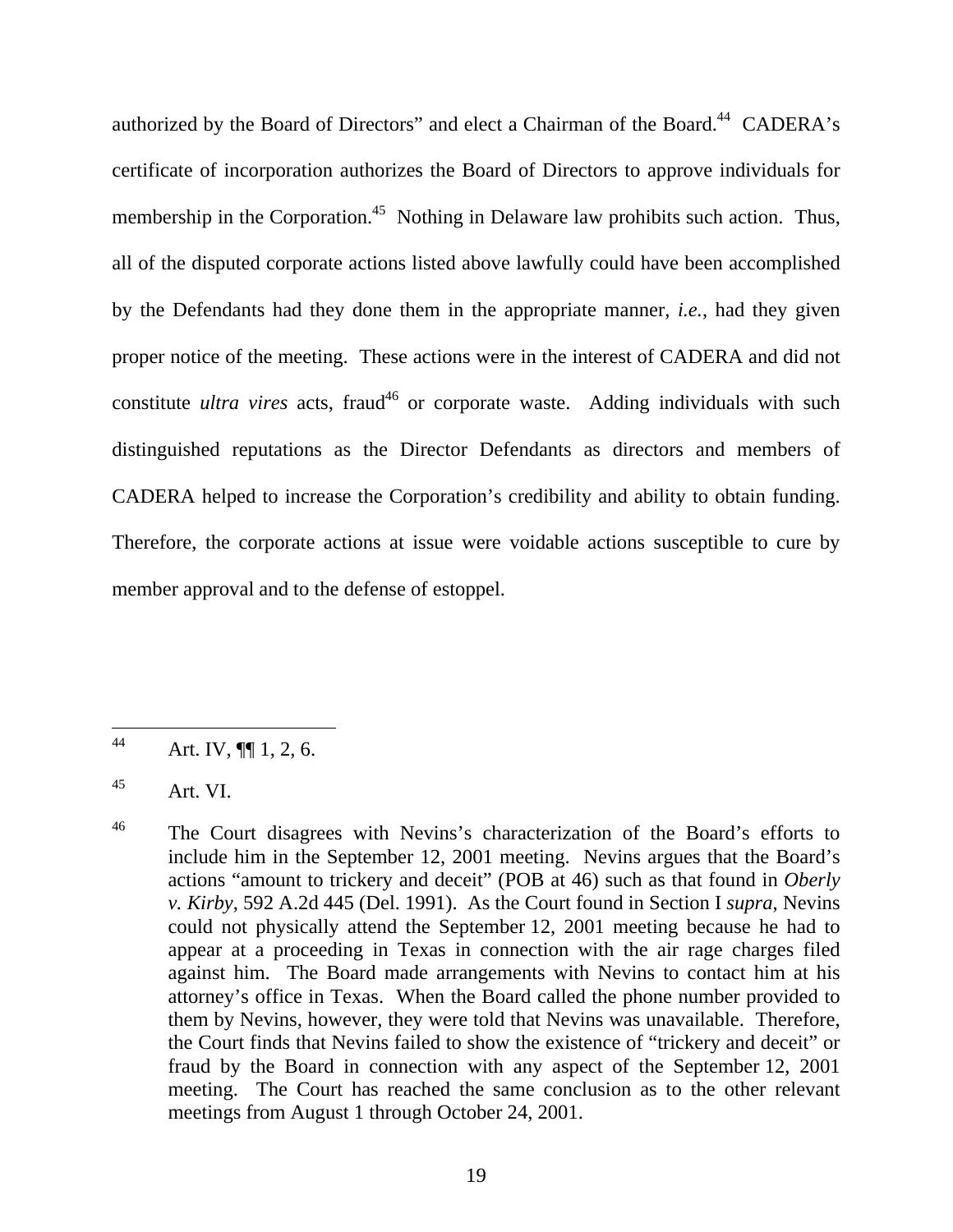# **2. Nevins's objection to improper notice is barred by acquiescence and laches**

Nevins is barred from contesting the validity of the September 12, 2001 meeting by the doctrines of acquiescence and laches. To prove acquiescence Defendants must demonstrate that Nevins had full knowledge of his rights and the material facts surrounding the September 12, 2001 vote and "(1) remain[ed] inactive for a considerable time; or (2) freely d[id] what amounts to recognition of the complained of act; or (3) act[ed] in a manner inconsistent with the subsequent repudiation, which leads the other party to believe the act has been approved."<sup>47</sup> To prove laches Defendants must show that "(a) plaintiff knew (or should have known) of its rights or claim; (b) plaintiff failed to assert its rights or claim; and (c) defendant has materially changed its position or otherwise materially relied on plaintiff's failure to assert."48

Nevins had full knowledge of his rights and the material facts surrounding the September 12, 2001 meeting. Nevins was the founder, Chairman of the Board and Executive Director of CADERA. In these capacities, Nevins was familiar with CADERA's certificate and bylaws, and the rights he enjoyed as both a member and director. Furthermore, Nevins had notice of the faulty elections of the Director Defendants by at least October 3,  $2001.<sup>49</sup>$  Nevins attended the October 3, 2001 meeting

<sup>47</sup> <sup>47</sup> *Cantor Fitzgerald, L.P. v. Cantor*, 2000 WL 307370, at \*24 (Del. Ch. Mar. 13, 2000) (internal citations omitted).

<sup>48</sup> *Gotham Partners v. Hallwood Realty Partners,* 714 A.2d 96, 104 (Del. Ch. 1998).

<sup>49</sup> *See President & Fellows of Harvard Coll. v. Glancy,* 2003 WL 21026784, at \*17 (Del. Ch. Mar. 21, 2003) (finding that plaintiffs were on notice of faulty elections from the moment they became the beneficial owners of their shares).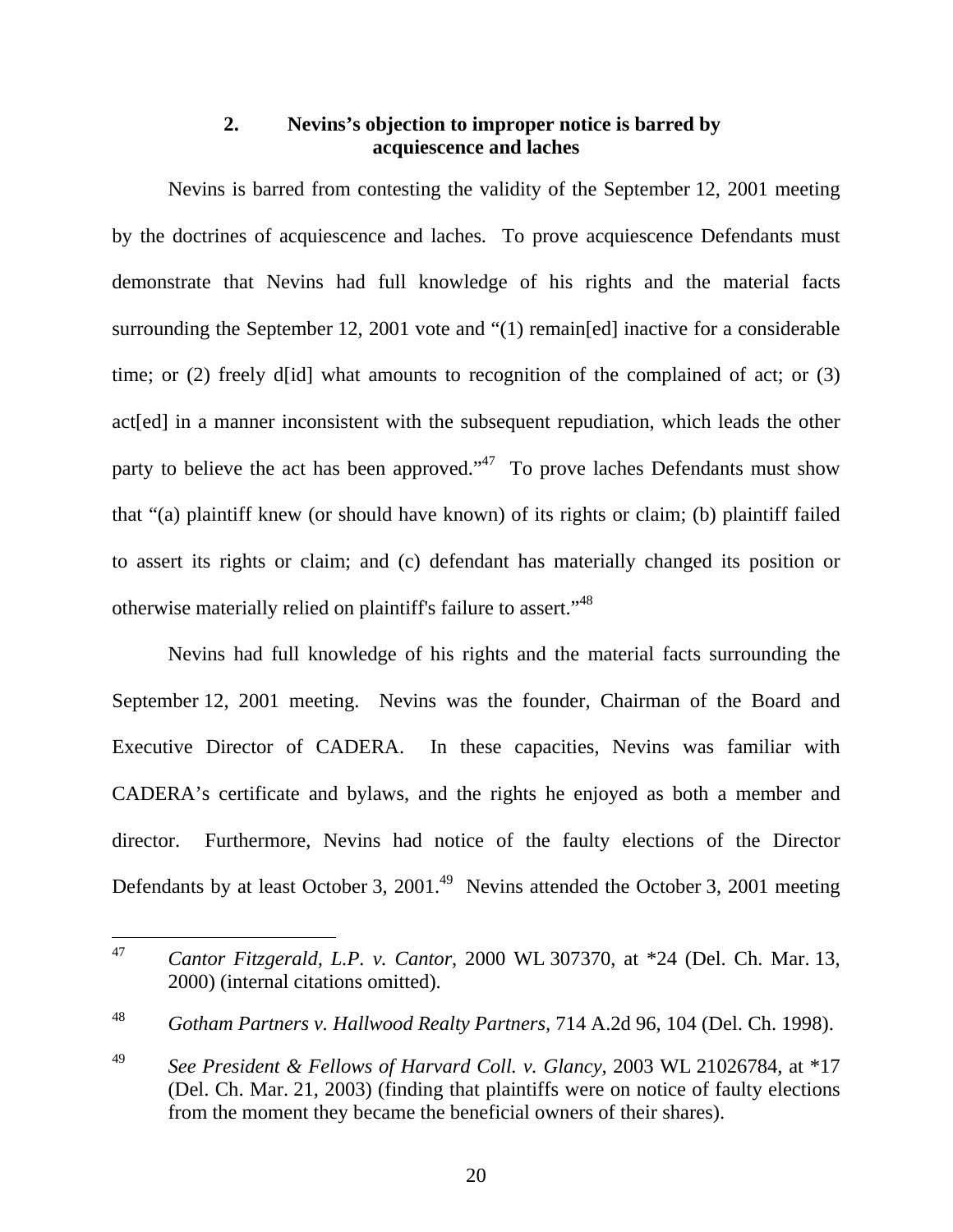where the Board approved the September 12, 2001 meeting minutes. Those minutes clearly disclosed that *members* elected the Director Defendants to the Board for new terms. The Court has found that Nevins received the September 12, 2001 meeting minutes before the October 3, 2001 meeting as an attachment to an email, and at the meeting as a handout. While Nevins claims that CADERA did not give him access to corporate books and, therefore, he did not have knowledge of material facts, the purportedly withheld documents relate to his collateral claims regarding Defendants' alleged breaches of their fiduciary duties rather than the validity of the September 12, 2001 election of the Director Defendants to the Board. Therefore, Nevins had full knowledge of his rights and the material facts surrounding the September 12, 2001 election.

Nevins also acted in a manner inconsistent with his later challenge to the validity of the Director Defendants' directorships. At the October 3, 2001 meeting, Nevins approved the September 12, 2001 minutes that disclosed the election of the Director Defendants. Thereafter, Nevins repeatedly treated the Director Defendants as directors. For example, Nevins did not object to the Director Defendants' participation in the October 24, 2001 meeting. This failure to object is significant. If Nevins truly believed that the September 12, 2001 election was faulty and that the Director Defendants were not valid CADERA directors, why would he allow them to participate in a vote to remove him from his CADERA positions? Even after the October 24, 2001 meeting Nevins continued to address the Director Defendants as directors in his communications with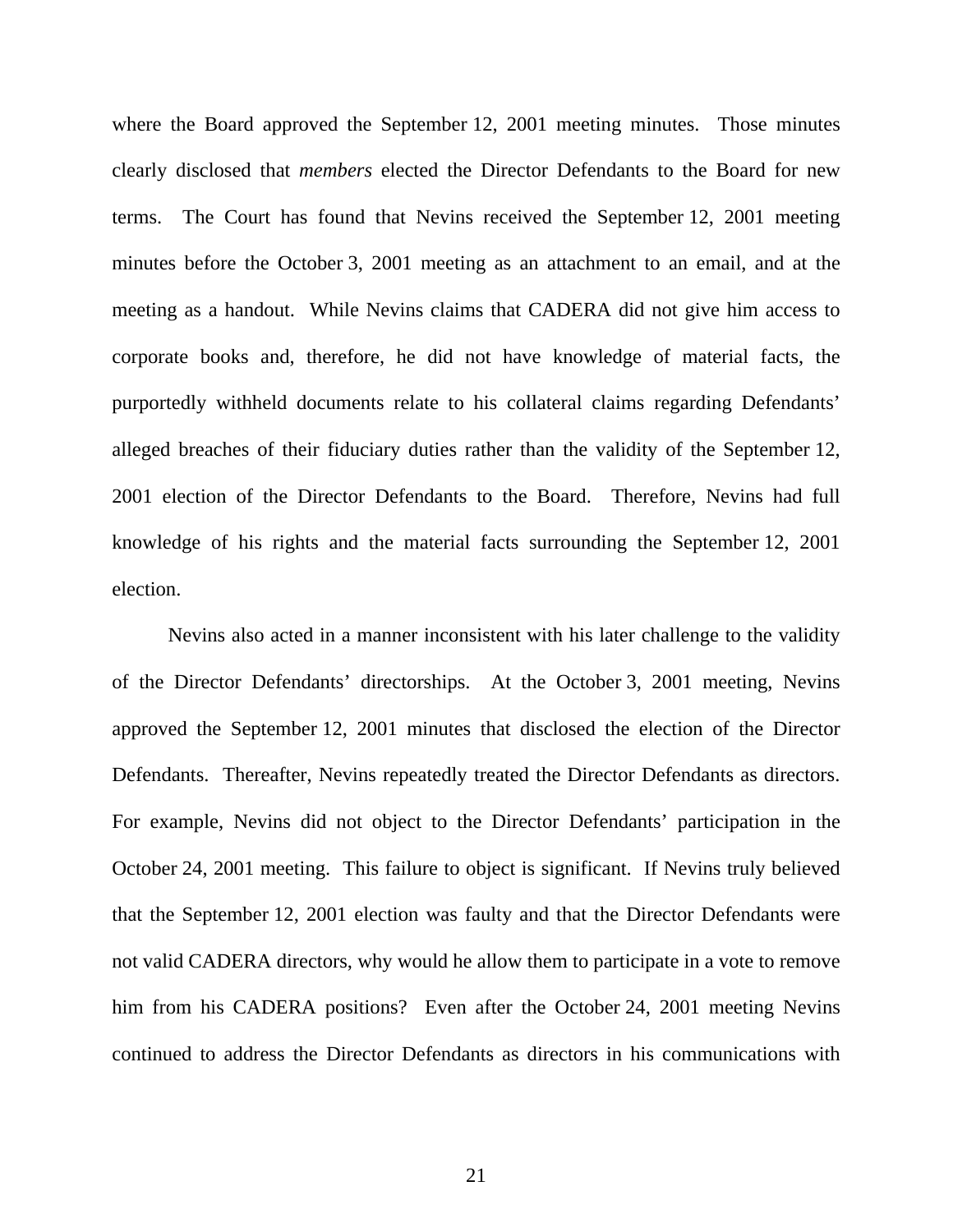them.50 Nevins's actions after he had notice of the September 12, 2001 election are therefore inconsistent with his later challenge to the validity of that election.

The first time Nevins objected to the September 12, 2001 election was in October 2002, over a year later. In the circumstances of this case, the passage of that much time constitutes unreasonable delay that injured Defendants.<sup>51</sup> The Director Defendants relied on Nevins's apparent acquiescence to their CADERA directorships. The Board took a number of actions during the intervening year, including removing Nevins as a CADERA officer, participating in litigation regarding Nevins's unemployment benefits and proposing a resolution to dissolve the Corporation. Had Nevins made a timely objection, the Board easily could have given members proper notice and re-elected the Director Defendants. Therefore, all Defendants, including the Corporation, have been harmed by Nevins's unreasonable delay.

 Under the doctrines of laches and acquiescence, Nevins is barred from objecting to the two days, rather than ten days, notice he received of the September 12, 2001 meeting and the lack of a full statement of purpose. Thus, the actions taken at the meeting are valid and Nevins's objection to the notice is effectively waived. $52$  Article IX of CADERA's bylaws state that:

<sup>50</sup> <sup>50</sup> *See* JDX 64.

<sup>51</sup> *See Stengel*, 2001 WL 221512, at \*7 (finding plaintiff's objection to the validity of a director election, where plaintiff had knowledge of the defect and waited one and a half months after the election to challenge it, constituted unreasonable delay).

<sup>&</sup>lt;sup>52</sup> All other members and directors were present at the September 12, 2001 meeting. Article II, ¶ 4 of CADERA's bylaws states that "[a]ttendance of a Member at a meeting shall constitute a waiver of notice of such meeting, except where the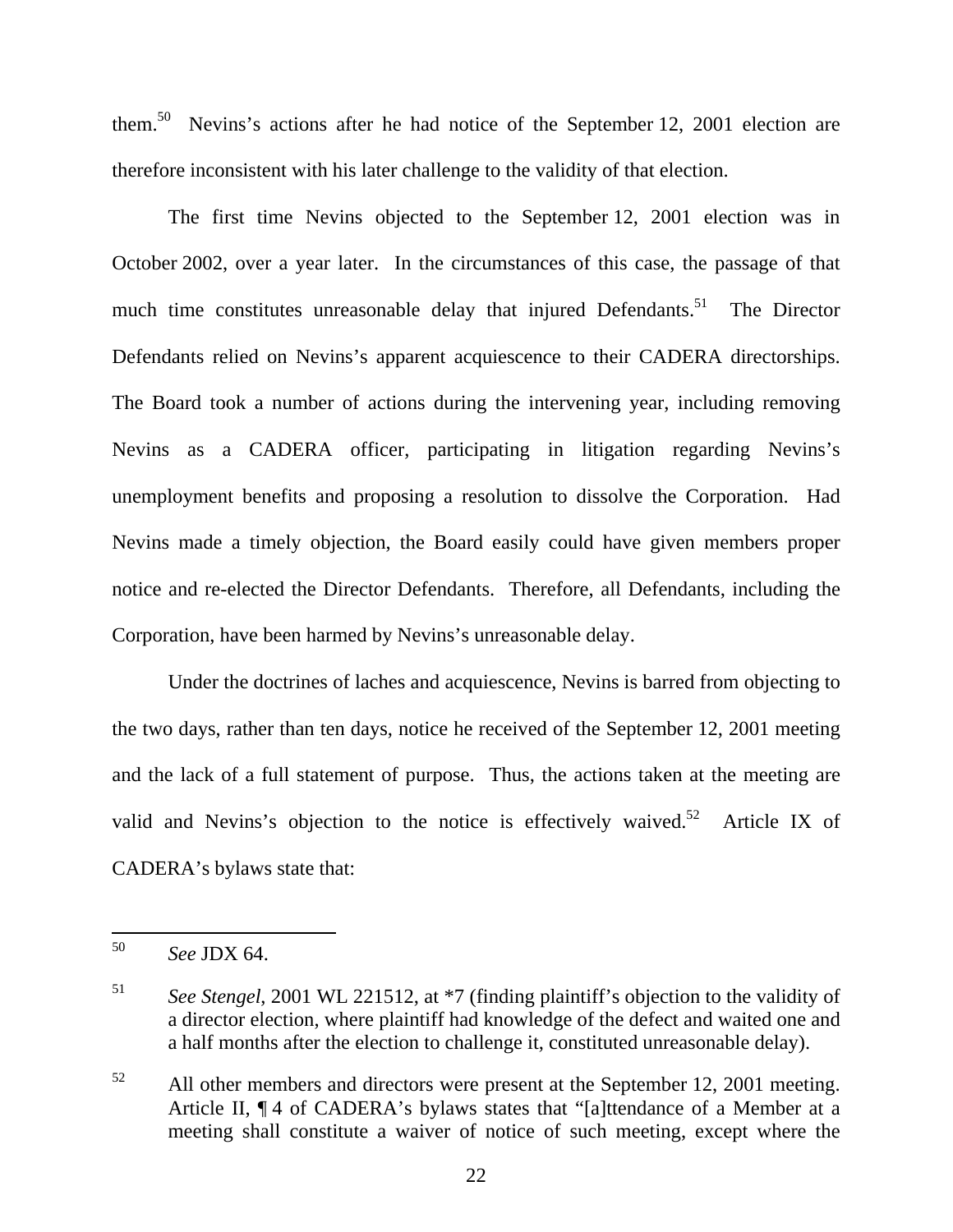Any meeting . . . with respect to which notice is waived by any absent Member or director may be held at any time for any purpose and at any place and shall be deemed to have been validly called and held, and all acts performed and all business conducted at such meetings shall be valid in all respects.

Therefore, the Director Defendants validly were elected CADERA directors, Schuler was

elected as the new Chairman of the Board and the Board's actions during the three

months preceding the September 12, 2001 meeting were ratified.<sup>53</sup>

 $\overline{a}$ 

Member attends for the express purpose of objecting to the transaction of any business because the meeting is not lawfully called or convened." *See also* Art. II, ¶ 11. Therefore, all other members of CADERA also waived their right to object to the notice of the meeting.

53 The Board's actions during the three months preceding the September 12, 2001 meeting included its August 1, 2001 election of Newell as president, and its August 22, 2001 approval of Bryan, Irving, Schuler and Tinker as members of CADERA. Nevins did not receive proper notice of these meetings. However, as discussed in Section II.A.1 *supra,* the actions taken at the August 1 and 22, 2001 meetings were voidable actions that could be ratified by members. "It is the law of Delaware, and general corporate law, that a validly accomplished shareholder ratification relates back to cure otherwise unauthorized acts of officers and directors." *Michelson*, 407 A.2d at 219. This court has, in the past, noted the parallels between shareholders and members stating that, "8 *Del. C.* § 141(j), which governs the relationship between the members and directors of a nonstock corporation, states '[e]xcept as may be otherwise provided by the certificate . . ., section [141] shall apply to . . . a [nonstock] corporation, and when so applied, all references to . . . stockholders shall be deemed to refer to . . . the members of the corporation . . . .'" *Oberly,* 592 A.2d at 459 n.8. At the September 12, 2001 meeting, the members ratified the Board's August 1 and 22, 2001 actions. Therefore, Newell was elected as President, and Tinker, Irving, Schuler and Bryan became members of CADERA as a result of the September 12, 2001 ratification. Nevins's motion for reargument of the Court's July 30, 2004 entry of summary judgment that Tinker, Irving, Schuler and Bryan were members of CADERA is therefore denied, except to the extent that this Memorandum Opinion clarifies the grounds for the Court's decision.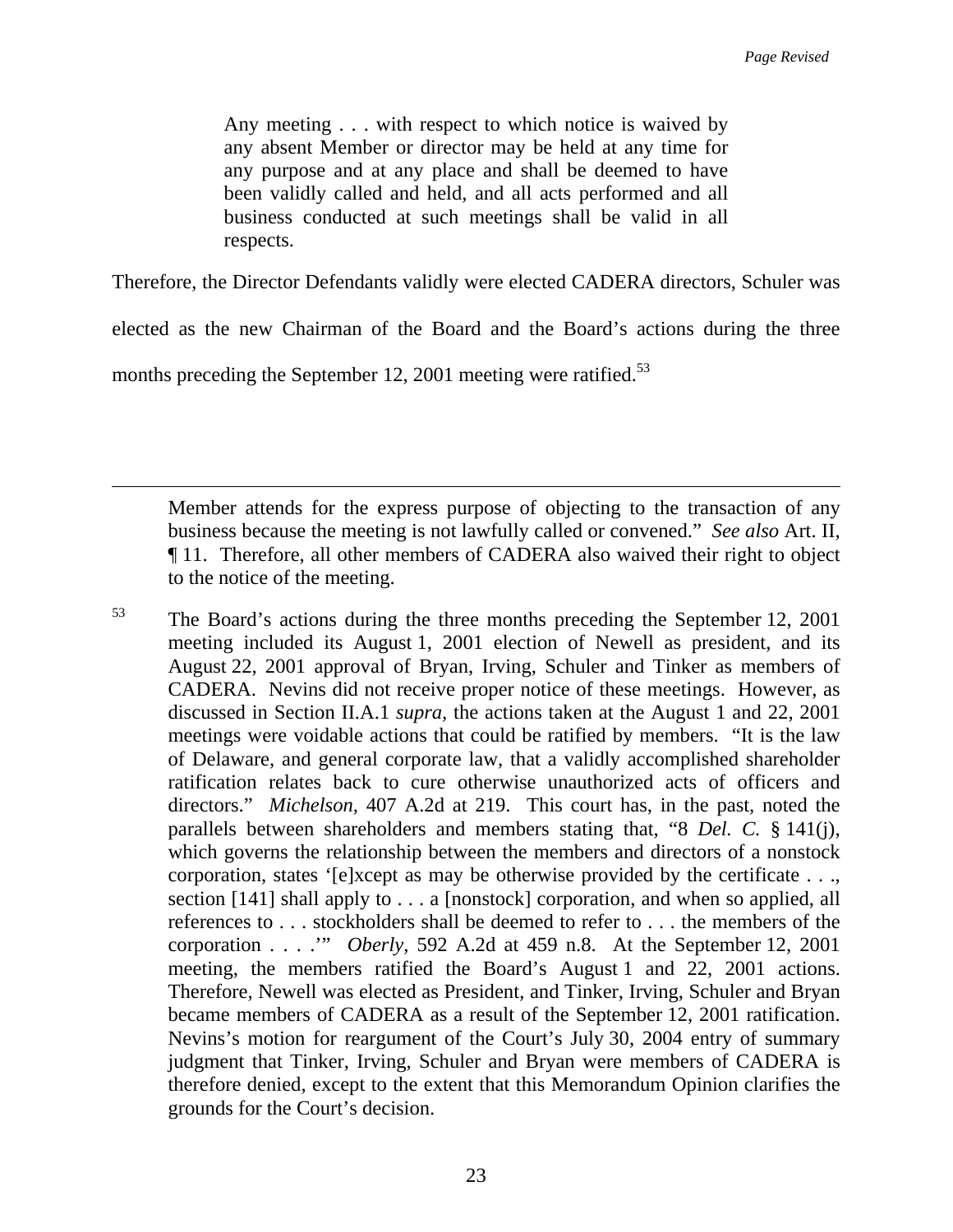## **3. In the alternative, equitable estoppel applies**

All Board members, including Nevins, have contributed valuable efforts to a charitable and educational cause. Such contributions to society are commendable. Therefore, it is unfortunate that this acrimonious situation has arisen out of the initial noble intentions of all parties.

It has long been held that:

All plaintiffs seeking the aid of equity's extraordinary remedies do so subject to the maxim that he who seeks equity must do equity. This maxim is often invoked to dismiss the bill of a plaintiff who by his own actions has misled the defendant to his undoing, or who has stood silently aside and watched an innocent defendant dig his own pitfalls. The maxim lies in the heart of equity and means simply that irrespective of the nature of the remedy sought a plaintiff will not be given that which he seeks unless he is prepared to recognize and concede the rights of his adversary and accept them as a condition to the relief he seeks.<sup>54</sup>

Nevins is equitably estopped from claiming that the Director Defendants are not valid directors of CADERA. The doctrine of equitable estoppel is invoked "when a party by his conduct intentionally or unintentionally leads another, in reliance upon that conduct, to change position to his detriment."<sup>55</sup> The party claiming estoppel must demonstrate that: (i) they lacked knowledge or the means of obtaining knowledge of the truth of the facts in question; (ii) they reasonably relied on the conduct of the party

<sup>54</sup> <sup>54</sup> *Richard Paul, Inc. v. Union Improvement Co*., 91 A.2d 49, 54-55 (Del. 1952)**.**

<sup>55</sup> *Wilson v. American Ins. Co.,* 209 A.2d 902, 903-04 (Del. 1965). *See also Waggoner v. Laster*, 581 A.2d 1127, 1136 (Del. 1990).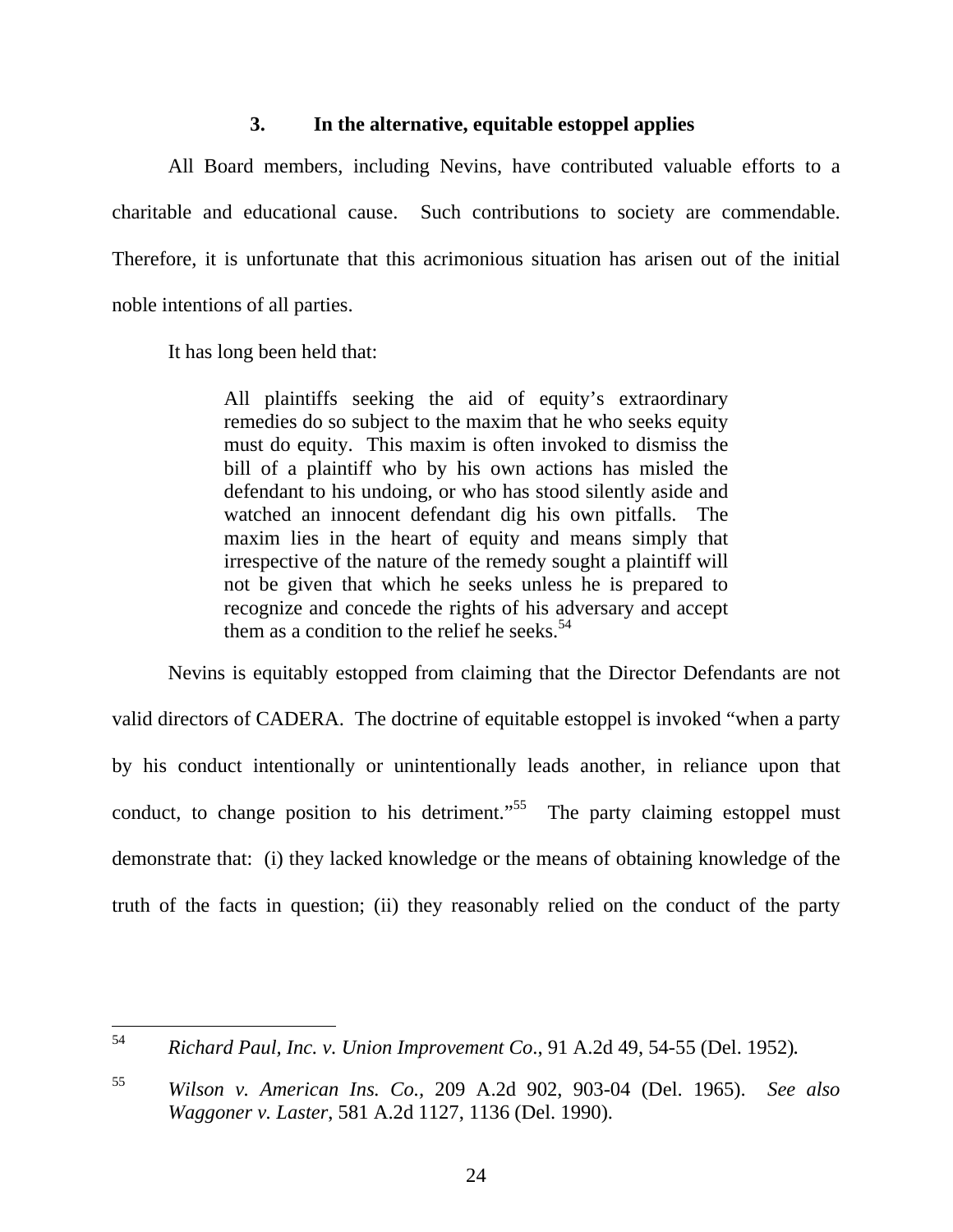against whom estoppel is claimed;<sup>56</sup> and (iii) they suffered a prejudicial change of position as a result of their reliance.<sup>57</sup> Equitable estoppel has been applied in the corporate context where, for example, "a stockholder, with knowledge of the facts, consents or acquiesces in the acts of directors or other corporate officers."<sup>58</sup> Regardless of the form of the action, the burden of proof of estoppel rests upon the party asserting it.<sup>59</sup> Furthermore, equitable estoppel must be proven by clear and convincing evidence; "[a]n estoppel may not rest upon an inference that is merely one of several possible inferences."<sup>60</sup>

The Director Defendants have established by clear and convincing evidence all of the required elements necessary to show that Nevins is equitably estopped from claiming that they are not valid CADERA directors. First, the record demonstrates that the Director Defendants did not know of the defect in the July 16, 2000 Written Consent. The Director Defendants were not yet part of the Board when the July 16, 2000 Written Consent was executed by Nevins, but not circulated to Whitla and Kolodny for their signatures. Second, there is ample evidence that Nevins held the Director Defendants out as valid CADERA directors both to the Defendants and third parties.<sup>61</sup> There was no

<sup>61</sup> *See* Section I *supra*.

<sup>56</sup> <sup>56</sup> *See Monterey Inv., Inc. v. Healthcare Prop.,* 1997 WL 367038, at \*5 (Del. Ch. June 26, 1997).

<sup>57</sup> *See Wilson,* 209 A.2d at 904; *Waggoner*, 581 A.2d at 1136.

<sup>58</sup> *Waggoner*, 581 A.2d at 1136-37.

<sup>59</sup> *Employers' Liab. Assurance Corp. v. Madric*, 183 A.2d 182, 184 (Del. 1962).

<sup>60</sup> *Employers' Liab.,* 183 A.2d at 188.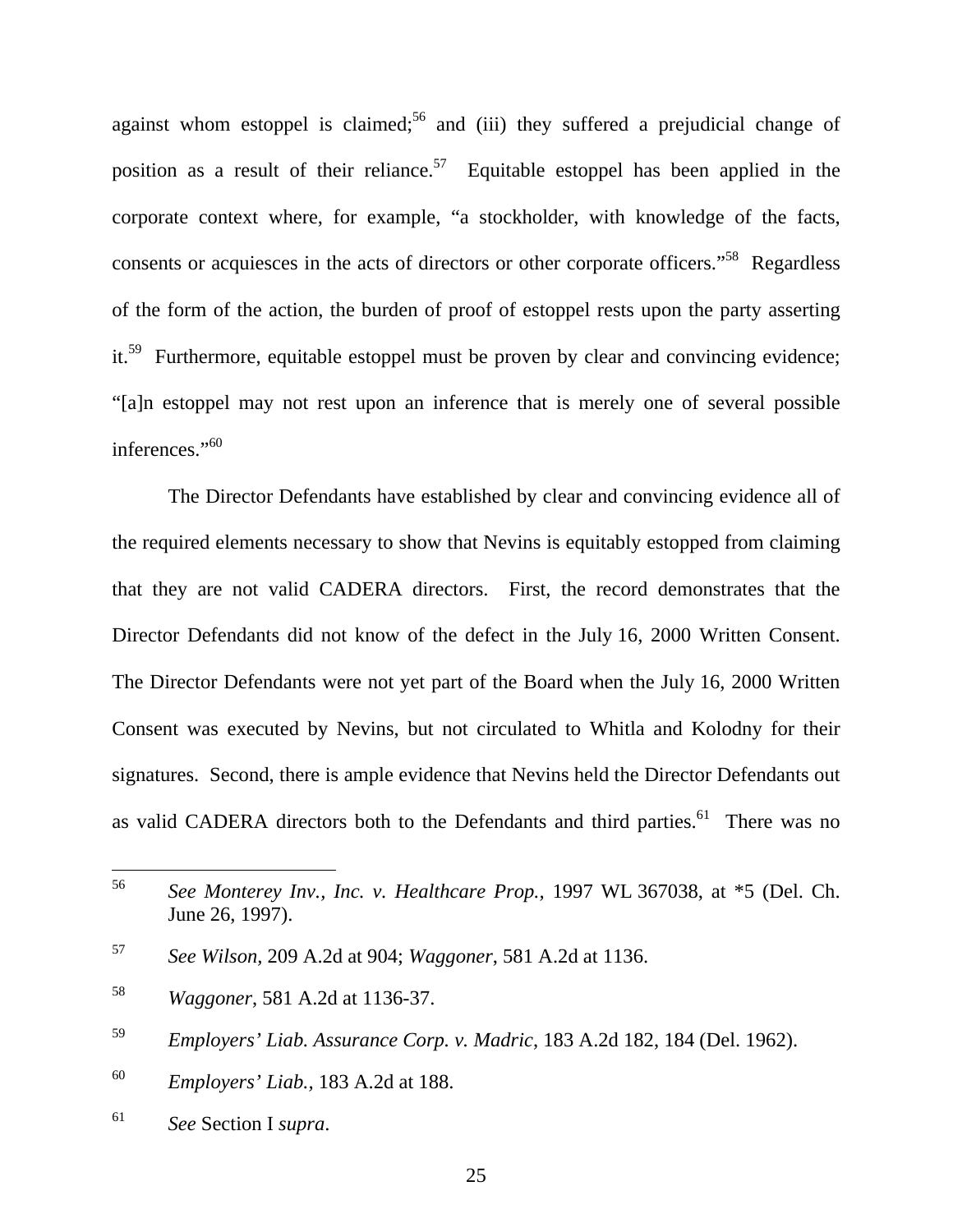reason for the Director Defendants to question the validity of their seats on the Board. Besides Nevins's assertions that they were CADERA directors, none of the Initial Directors objected to their presence and participation as directors in Board meetings.<sup>62</sup> Thus, the Court finds that it was reasonable for the Director Defendants to rely on the assertions of Nevins, and tacit acquiescence of Whitla and Kolodny, that they were valid CADERA directors. Third, the Director Defendants have suffered a prejudicial change of position as a result of their reliance. Based on their belief that they were CADERA directors, the Director Defendants have devoted time and effort to CADERA and have exposed themselves to liability for actions they took believing that they were directors. In fact, while a determination of such issues is outside the scope of this action, the Court notes that since the filing of this litigation in October 2002, Nevins has accused Defendants of having breached their fiduciary duties during the pre-litigation period. In

<sup>62</sup> This situation is unlike others where the court has found a party's reliance unreasonable. *See, e.g., Progressive Int'l Corp. v. E.I. Du Pont de Nemours & Co.,* 2002 WL 1558382, at \*7 (Del. Ch. July 9, 2002) (discussing cases where courts have found sophisticated parties' reliance on representations that are "inconsistent with a negotiated contract, when that contract contains a provision explicitly disclaiming reliance upon such outside representations" unreasonable). Before the September 12, 2001 meeting, there were no inconsistent terms or other indicators that would have caused the Director Defendants to question Nevins's assertions that they were valid CADERA directors. When the defect in the July 16, 2000 Written Consent was brought to the Board's attention at the September 12, 2001 meeting, the directors and members of CADERA promptly acted upon the advice of their counsel to cure the defect. Moreover, Nevins, having learned of the action taken to cure the defect by at least the October 3, 2001 meeting, continued to attend meetings where Director Defendants participated as directors without objecting to the validity of their positions. *See*  Section II.A.2 *supra*.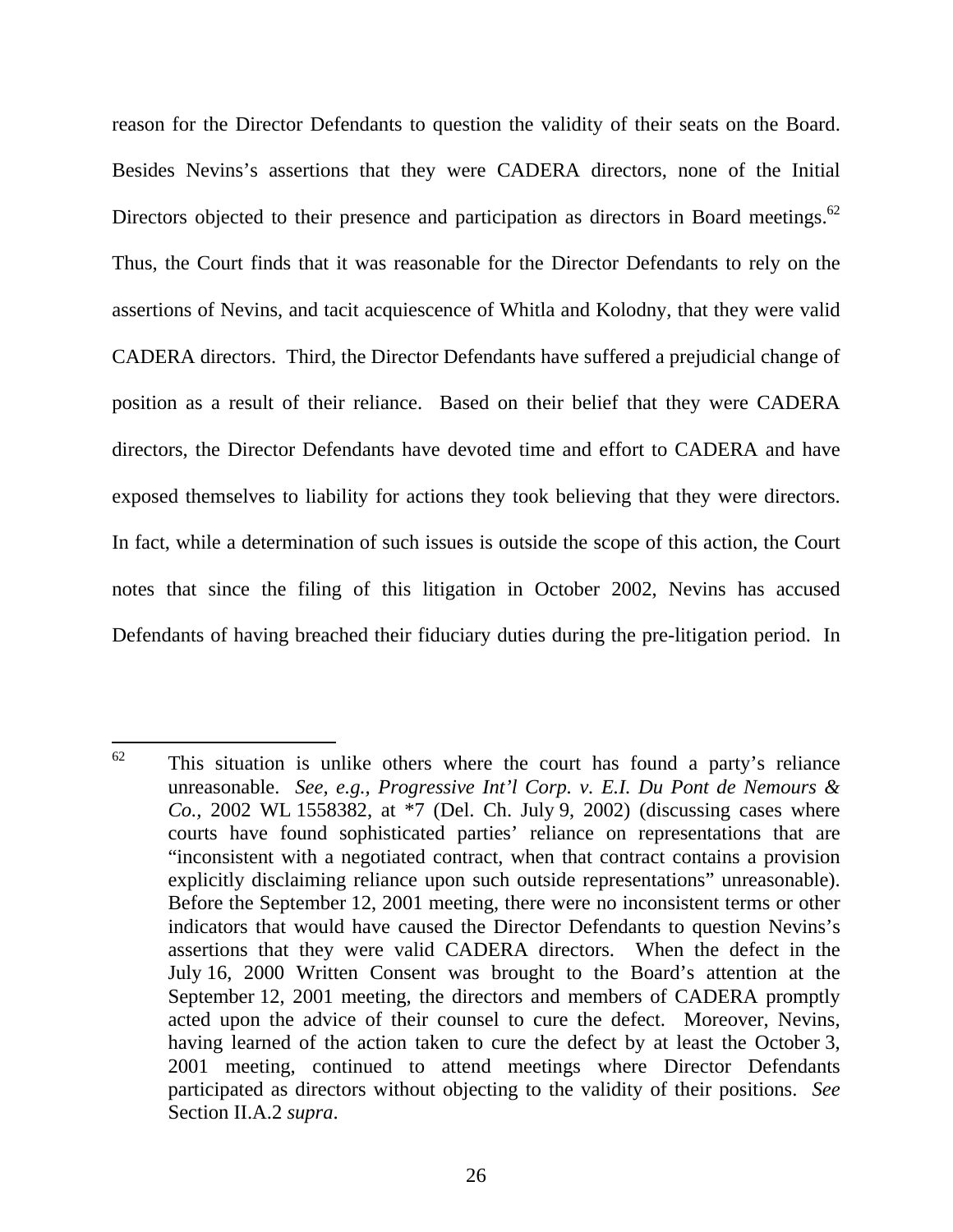these circumstances, equitable estoppel applies to prevent Nevins from asserting that the Director Defendants are not valid CADERA directors.

 Nevins suggests that it was CADERA's attorneys' silence regarding missing signatures on the July 16, 2000 Written Consent that caused it to be defective. The Court finds this argument without merit. As Executive Director and Chairman of the Board of CADERA, Nevins bears at least some responsibility for the defect in the July 16, 2000 Written Consent. It is not necessary, however, to determine who was ultimately at fault for not obtaining Kolodny and Whitla's signatures. The law is clear that even "[u]nintentional conduct which induces reliance of another to his detriment is sufficient to create an estoppel."<sup>63</sup> Nevins believed that he had made the Director Defendants proper directors through the July 16, 2000 Written Consent. Nevins's misrepresentations, whether intentional or not, misled the Director Defendants to believe that they were valid CADERA directors. The Director Defendants reasonably relied on Nevins's consistent representations and conduct up to October 2002 indicating that they were CADERA directors to their detriment.<sup>64</sup> Thus, even if Nevins did not know of the defect in the July 16, 2000 Written Consent, he is still equitably estopped from asserting that the Director Defendants are not valid CADERA directors.

Nevins also argues that Defendants' actions at the August 1 through October 24, 2001 meetings were void rather than voidable. While Nevins is correct that estoppel does not apply in situations "where the corporate contract or action approved by the directors

<sup>63</sup> <sup>63</sup> *Kojro v. Sikorski,* 267 A.2d 603, 607 (Del. Super. 1970).

<sup>64</sup> *See* Pre-Trial Order II, ¶ 61-62, 65, 68, 72-73, 75-79, 81, 83-84; JDX 64.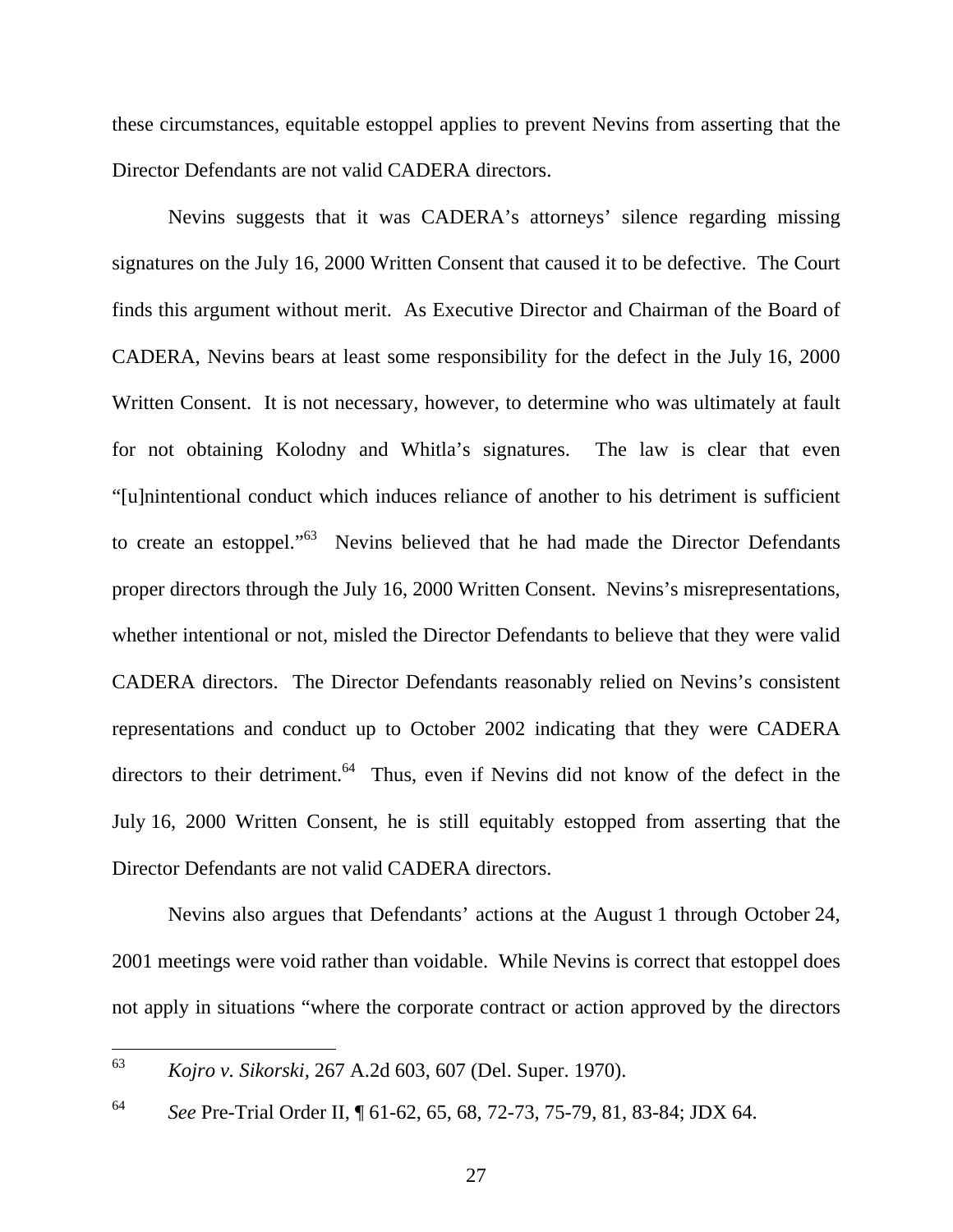or stockholders is illegal or void,"<sup>65</sup> the disputed actions in this case were merely voidable.<sup>66</sup> Therefore, Nevins is estopped from claiming that the Director Defendants are not valid CADERA directors.

#### **B. Was Nevins's Removal Valid?**

Nevins is not entirely estopped, however, from requesting a determination of whether he is a valid CADERA director. Section 225(a) allows the Court to "determine" the validity of any . . . removal or resignation of any director . . . or officer of any corporation." At the October 24, 2001 meeting, Nevins was removed both as a director and an officer of CADERA. Nevins argues that his removal as an officer was improper because the Director Defendants were not valid directors. He argues that his removal as a director was improper because Tinker, as well as the Director Defendants, were not valid members of CADERA. Finally, Nevins argues that the vote to remove him from his positions was invalid because he was disenfranchised when the Board did not permit him to vote. Defendants respond first that the Director Defendants became valid CADERA directors at the September 12, 2001 meeting. They also argue that Tinker and the Director Defendants were made valid CADERA members at the August 22, 2001 meeting. Finally, Defendants contend that even if, as Nevins contends, the Director Defendants are not valid CADERA directors and, along with Tinker, not valid CADERA members, a majority of the remaining uncontested directors and members of CADERA still voted to remove Nevins from his positions.

<sup>65</sup> <sup>65</sup> *Waggoner*, 581 A.2d at 1136-37.

<sup>66</sup> *See* discussion *supra* Section II.A.1.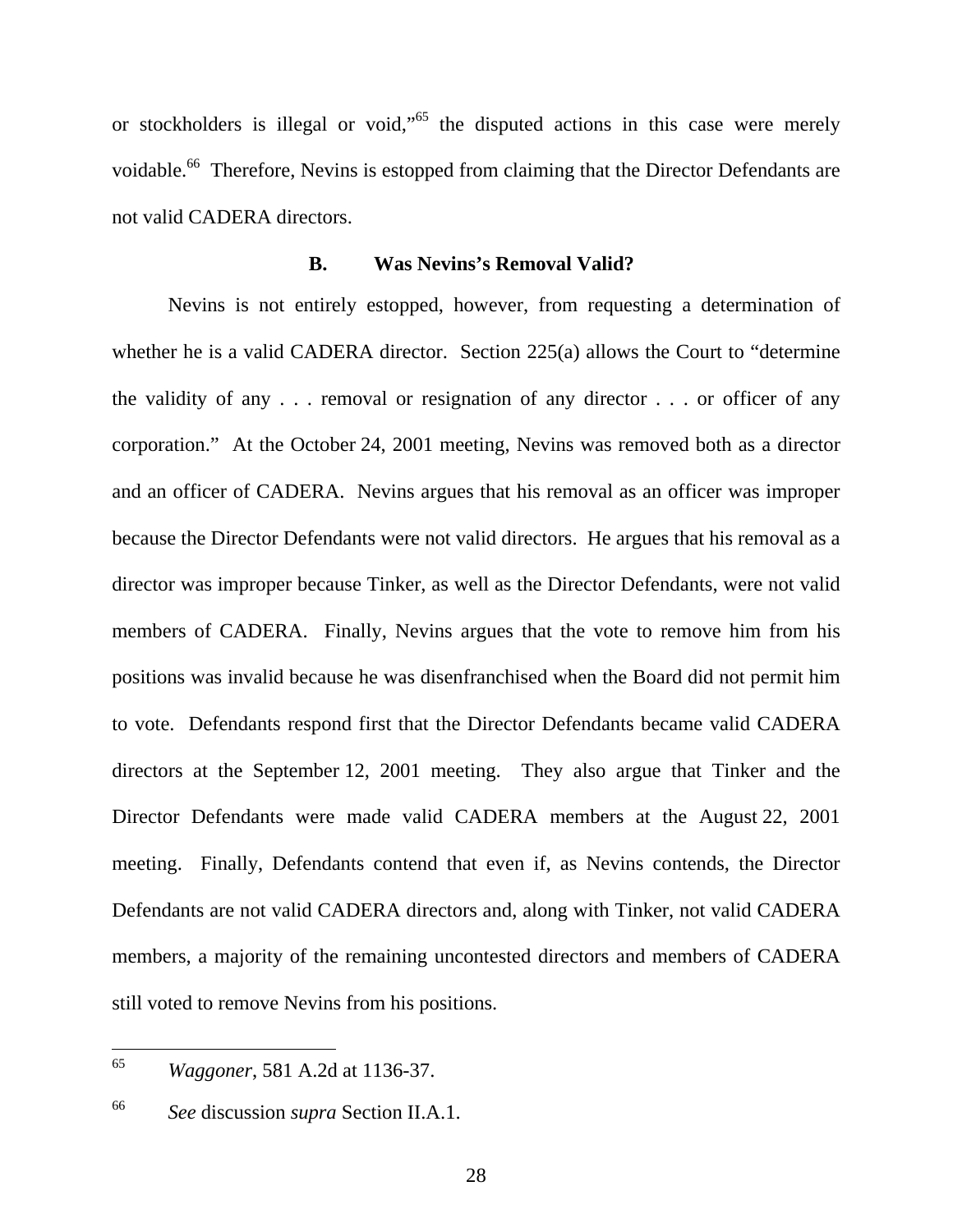For the reasons discussed above, the Court has determined that the Director Defendants are valid CADERA directors and that they and Tinker are valid CADERA members. Accordingly, the Court concludes that Nevins's challenges to his removal based on the identity of the CADERA members and directors are without merit. The only argument relating to Nevins's removal that merits further analysis is his disenfranchisement claim.

## **1. The October 24, 2001 meeting**

It is undisputed that all members and directors of CADERA were present at the October 24, 2001 meeting and that notice for the meeting was sufficient. Schuler presented his conclusions regarding Nevins's questionable expenditures of CADERA's grant money. Based on Schuler's letter to him dated September 15, 2001, Nevins had ample notice that the Board would be meeting to discuss termination of his positions at CADERA in October 2001. At the October 3, 2001 meeting, which Nevins attended, the time for the October 24, 2001 meeting was set. At the October 24, 2001 meeting, Nevins was given an opportunity to defend himself.

Defendants claim that they asked Nevins to leave before any vote took place because they considered him an interested party. It is well settled that a director is considered interested when "a corporate decision will have a materially detrimental impact on a director, but not on the corporation and the stockholders. In such circumstances, a director cannot be expected to exercise his or her independent business judgment without being influenced by the adverse personal consequences resulting from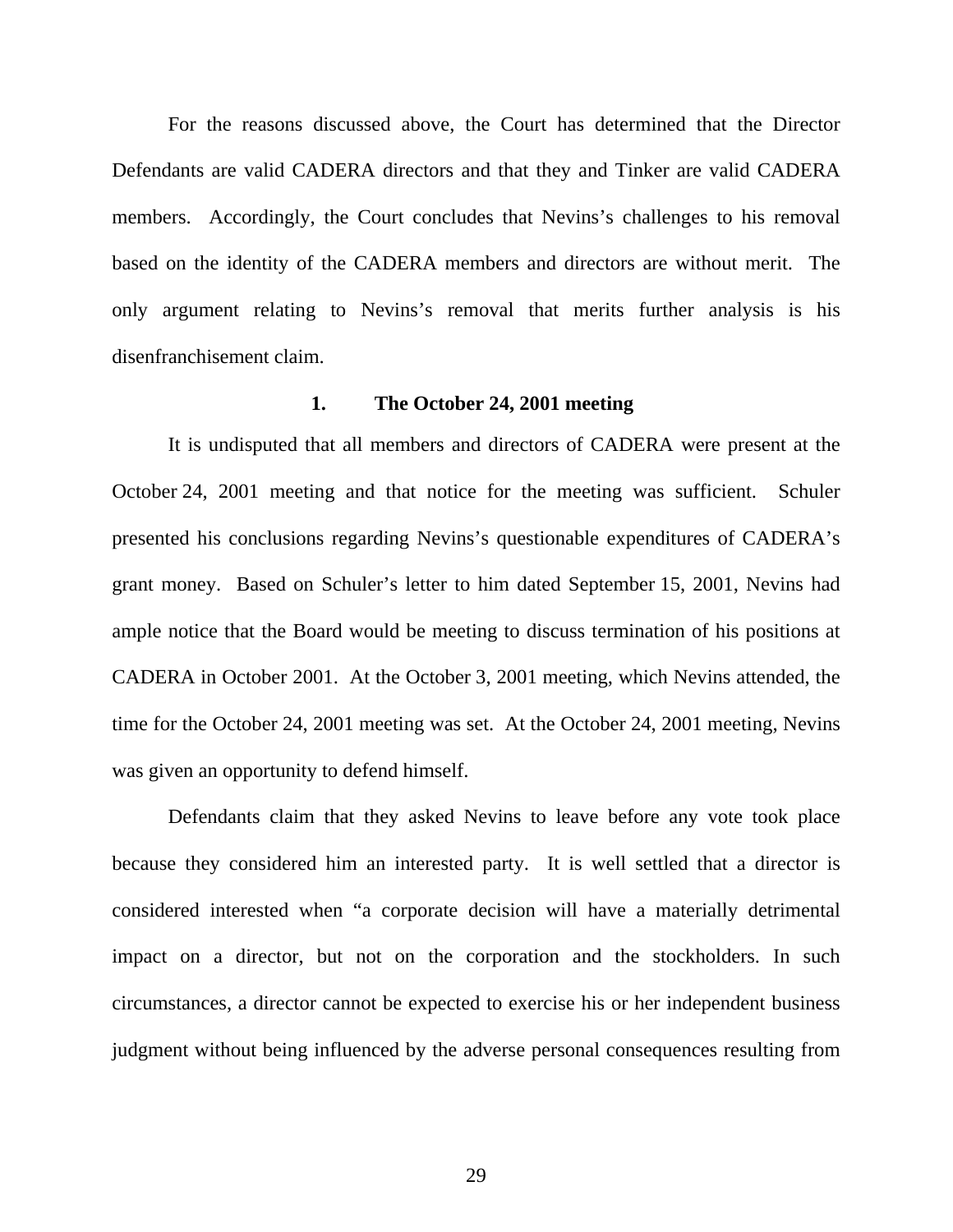the decision."67 The decision to remove Nevins from his position as Executive Director, a paid position at CADERA, arguably had a materially detrimental impact on Nevins, but not the Corporation. Therefore, with regard to the Board vote to remove him as an officer, Nevins may have been an interested director. In any event, the Board may have committed a procedural error in refusing to let Nevins participate in the vote on whether he should be terminated as Executive Director of the Corporation. The evidence presented, however, suggests no improper purpose or bad faith motivation of the Board in asking Nevins to leave before the vote on that resolution.

The Board's removal of Nevins as a director is more problematic. Defendants argue that the Board had the power to take that action. Nevins contends that members, rather than directors, must remove directors and that, in his capacity as a member of CADERA, he was improperly prevented from voting. Section 141(k) of the DGCL states that directors may be removed with or without cause by a majority of the shares of the company.68 "[B]y negative implication intended by the draftsmen, directors do not have the authority to remove other directors."69 Furthermore, the CADERA bylaws provide that "[d]irectors may be removed, with or without cause, as provided from time to time

 $\overline{a}$ 

<sup>67</sup> *Rales v. Blasband*, 634 A.2d 927, 936 (Del. 1993).

<sup>68 8</sup> *Del. C.* § 141(k). The reference to "shares" is deemed to refer to members of CADERA under 8 *Del. C*. § 141(j).

<sup>69</sup> *Rohe v. Reliance Training Network, Inc*., 2000 WL 1038190, at \*11 n.30 (Del. Ch. July 21, 2000). *See also Stroud v. Milliken Enter., Inc.*, 585 A.2d 1306, 1309 (Del. Ch. Mar. 18, 1988) ("Generally, directors do not have power under Delaware law to remove fellow directors."), *appeal dismissed*, 552 A.2d 476 (Del. 1989).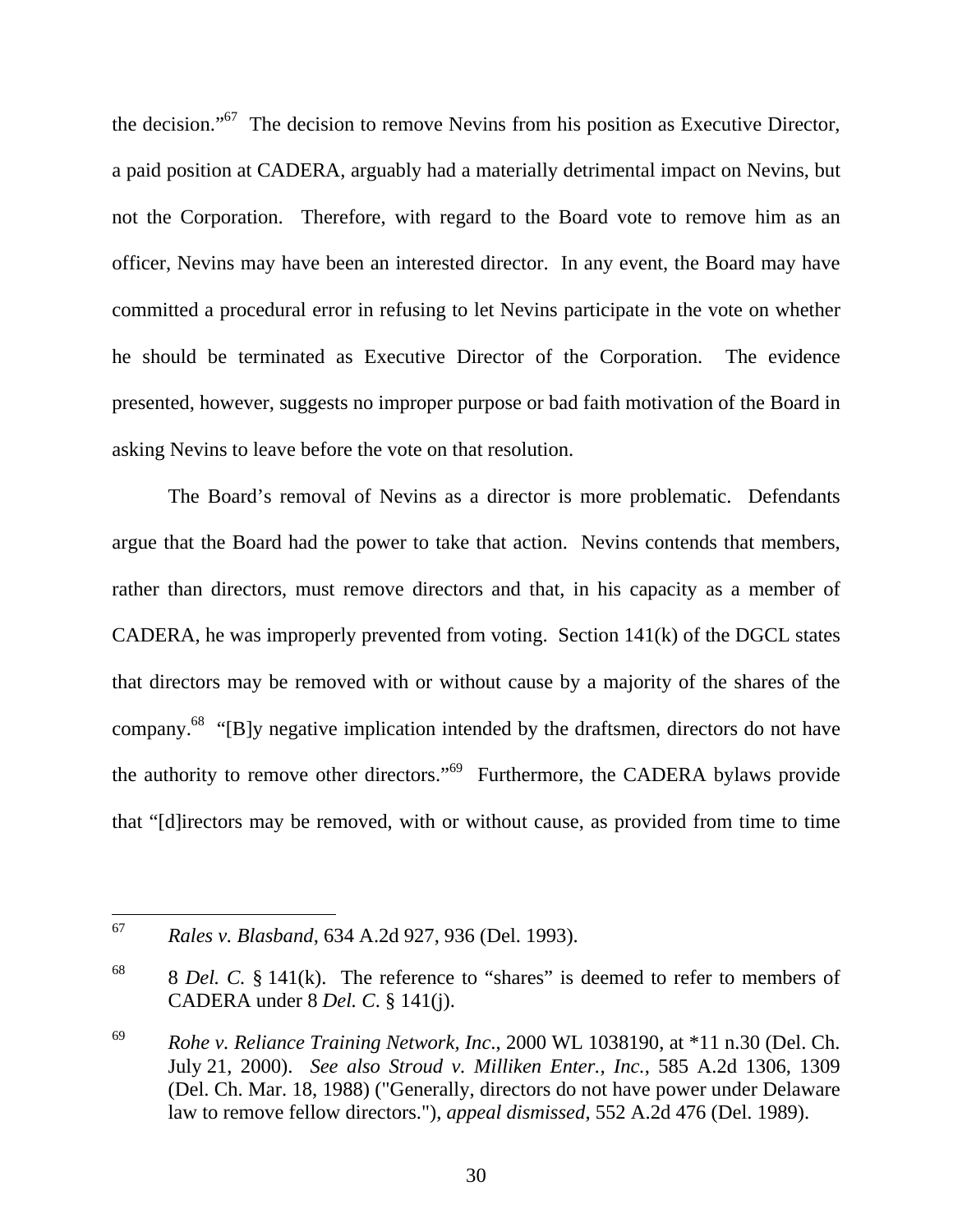by the Delaware Statutes as then in effect."<sup>70</sup> Thus, the CADERA members, including Nevins, had the right to vote to remove Nevins as a director.

Nevins argues that the facts of this case require application of the *Blasius* standard of review to invalidate the votes to remove him from his positions at CADERA.<sup>71</sup> The *Blasius* review is generally applied where: "i) a stockholder vote or action by stockholder consent is imminent or threatened; and ii) the board purposely thwarts the opportunity for that vote or action to take place or takes steps to reverse the likely result (e.g., by reducing the voting power of a particular stockholder).<sup> $72$ </sup> Neither situation is present in this case. No credible evidence presented to the Court suggests that Defendants intended to entrench themselves or reverse the result of the votes to remove Nevins from his positions at CADERA. In fact, all members and directors of CADERA other than Nevins voted in favor of removing him. While Nevins argues that Kolodny "was swayed by the majority of the board when voting on actions related to [Nevins],"<sup>73</sup> a fuller reading of Kolodny's testimony reveals no basis for finding that his vote was improperly coerced. Though, after the October 24, 2001 meeting, Kolodny decided that

 $70\,$ Art. III,  $\P$  11. Defendants argue that the inclusion of this provision in Article III entitled "Board of Directors" indicates that removal of directors is a power given to directors rather than members under CADERA's bylaws. Such a reading is inconsistent with the language of the provision itself, which states that directors may be removed in accordance with Delaware law. Delaware law does not permit directors to remove other directors. *See Rohe*, 2000 WL 1038190, at \*11 n.30.

<sup>71</sup> See *Blasius Indus., Inc. v. Atlas Corp*., 564 A.2d 651 (Del. Ch. 1988).

<sup>72</sup> *In re Gaylord Container Corp. S'holders Litig.*, 753 A.2d 462, 487 (Del. Ch. 2000). *See also Stroud v. Grace*, 606 A.2d 75, 91-92 (Del. 1992).

 $^{73}$  POB at 33.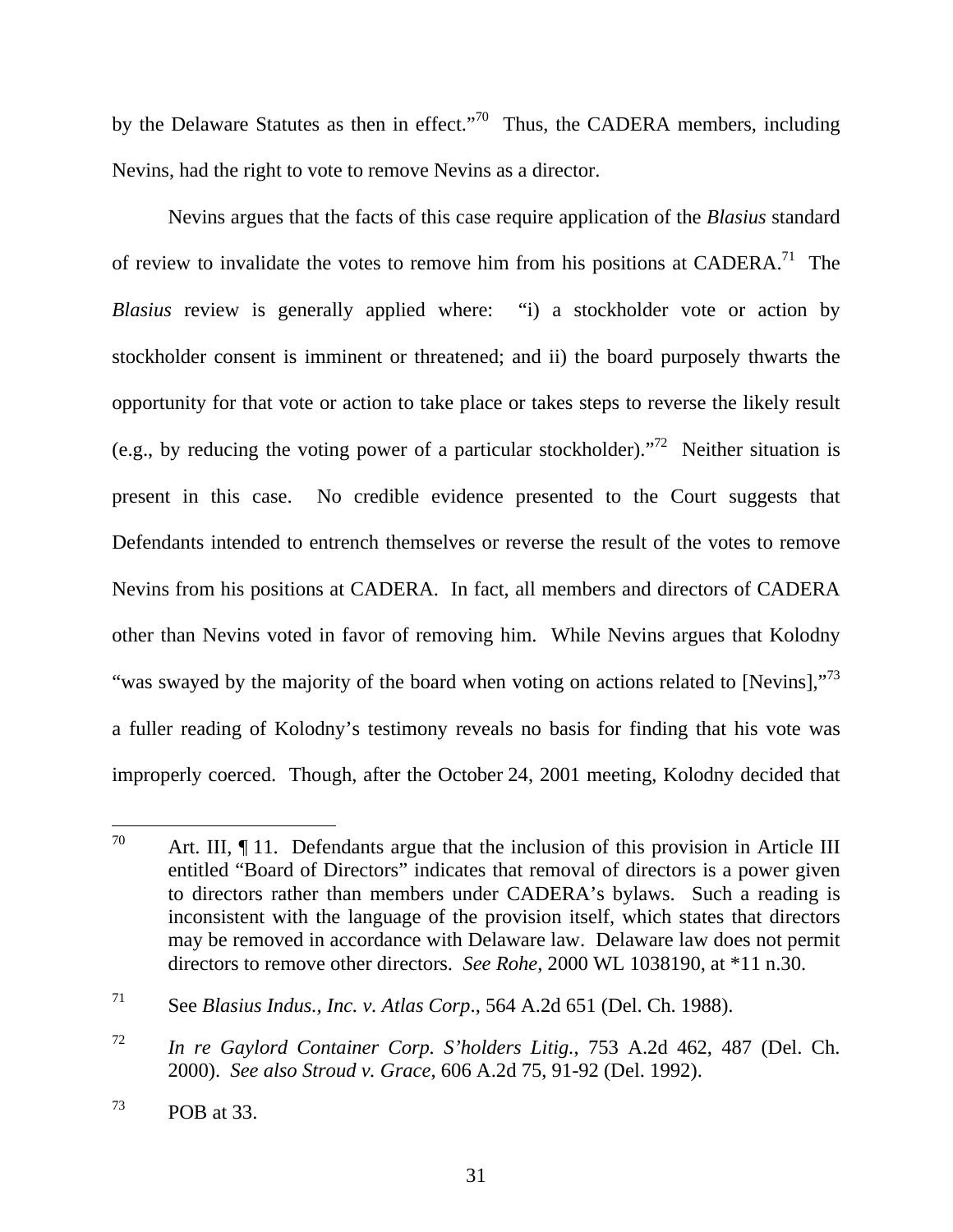not all of Nevins's expenses questioned in Schuler's report were necessarily unrelated to CADERA, he also testified that he was never misled with regard to those expenses. Moreover, Kolodny's belated change of opinion related only to Schuler's report. Kolodny testified that the Board never misrepresented any fact to him to persuade him to vote in favor of Nevins's removal.<sup>74</sup> Defendants contend that because the remaining six members and directors unanimously voted to remove Nevins from his positions at CADERA, even if Nevins had been permitted to vote in his favor, the result of the votes would have remained unchanged and therefore the October 24, 2001 votes should still stand. While Defendants' "no harm, no foul" type argument regarding the validity of the votes to remove Nevins is appealing given the particular facts of this case, "slippery slope" concerns noted by the court in *McKesson Corp. v. Derdiger* cause me to view it with caution.<sup>75</sup> Moreover, because Nevins's claims are barred by laches and acquiescence or ratification as discussed below, the Court need not decide whether the *Blasius* standard of review applies in this case.

The Court expresses no opinion on the merits of the Board's charge in October 2001 that Nevins owed CADERA approximately \$55,000, except to find that Nevins has not shown that, based on the information available at that time, the charge was made in bad faith or as a pretext for an improper motive.<sup>76</sup> Even assuming that Nevins spent

<sup>74</sup> <sup>74</sup> *See* JDX 113 at 187-88.

<sup>75 793</sup> A.2d 385, 394 (Del. Ch. 2002).

<sup>&</sup>lt;sup>76</sup> Defendants initially asserted a counterclaim against Nevins to recover that amount on grounds of misappropriation of corporate assets, waste and fraud on the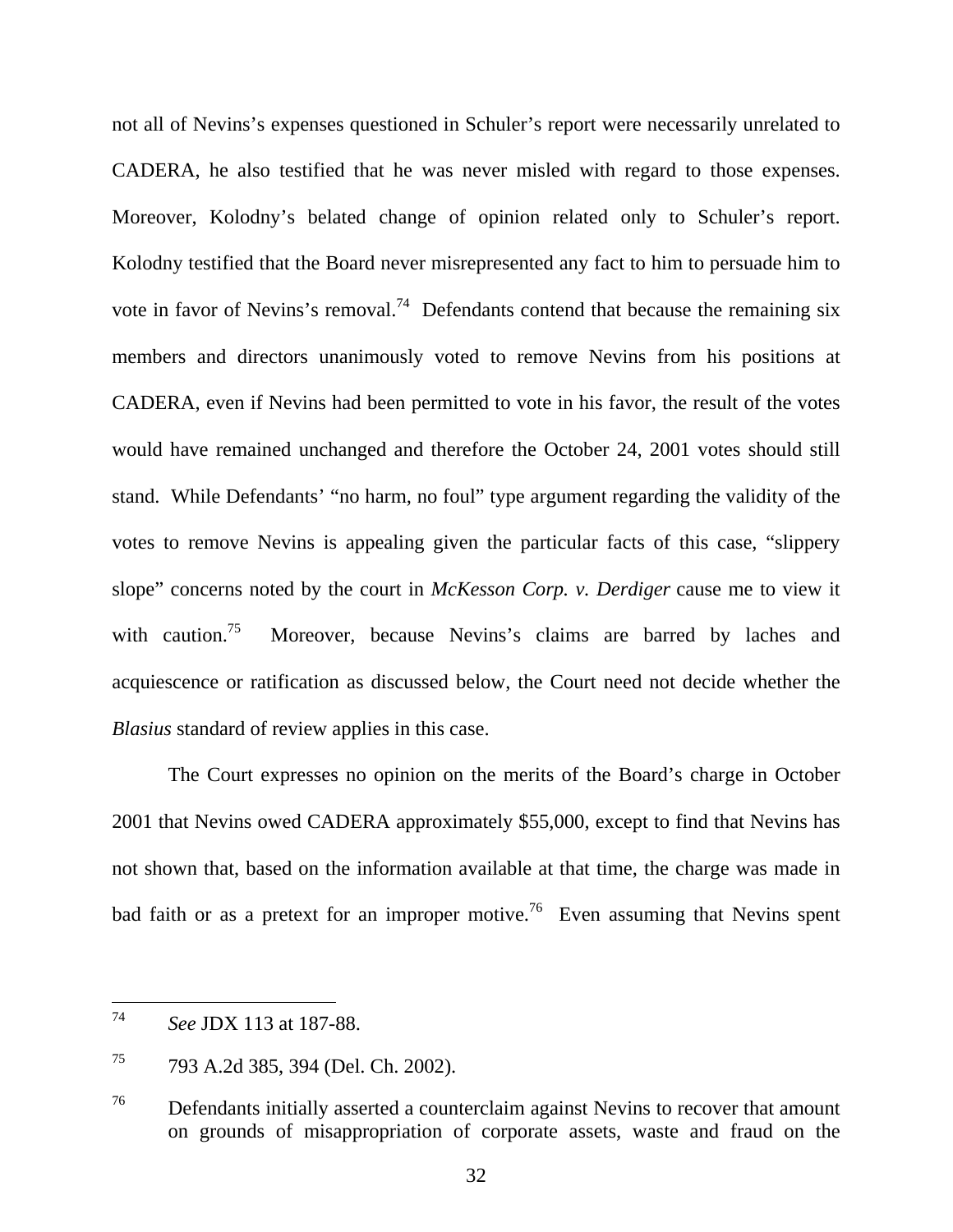those funds properly on CADERA business, the evidence supports an inference that he failed to maintain appropriate records from the point of view of a well run, non-profit corporation dependent primarily on government funding.

# **2. Nevins's claim against his removal is barred by laches and acquiescence or ratification**

Regardless of the validity of the directors and members' October 24, 2001 votes to remove Nevins from his positions at CADERA, Nevins's challenge to the votes is barred by the doctrines of laches and acquiescence or ratification.<sup>77</sup> As discussed above, to successfully claim the defense of laches Defendants must demonstrate that: (1) Nevins knew (or should have known) of his rights or claim; (2) unreasonably delayed in challenging the vote; and (3) Defendants materially changed their position or otherwise materially relied on Nevins's delay.78

Nevins knew, or should have known, of his rights with regard to the October 24, 2001 vote. Nevins attended the meeting and knew Defendants intended to consider his employment status. In this particular situation, while best practices and general business ethics suggest that Nevins should have recused himself from the votes, he did have a right to vote. As the founder, Chairman of the Board and Executive Director of CADERA, Nevins had at least constructive knowledge of CADERA's bylaws and his rights as a

Corporation. Defendants pursued that claim until August 2, 2004, when they voluntarily dismissed it.

 $\overline{a}$ 

 $77$  Nevins has not shown that either of the challenged votes at the October 24, 2001 meeting were beyond the authority of the Corporation or the product of fraud. Therefore, those actions are merely voidable, not void. *See* Section II.A.1 *supra*.

<sup>78</sup> *See Gotham Partners*, 714 A.2d at 104; *Stengel*, 2001 WL 221512, at \*6.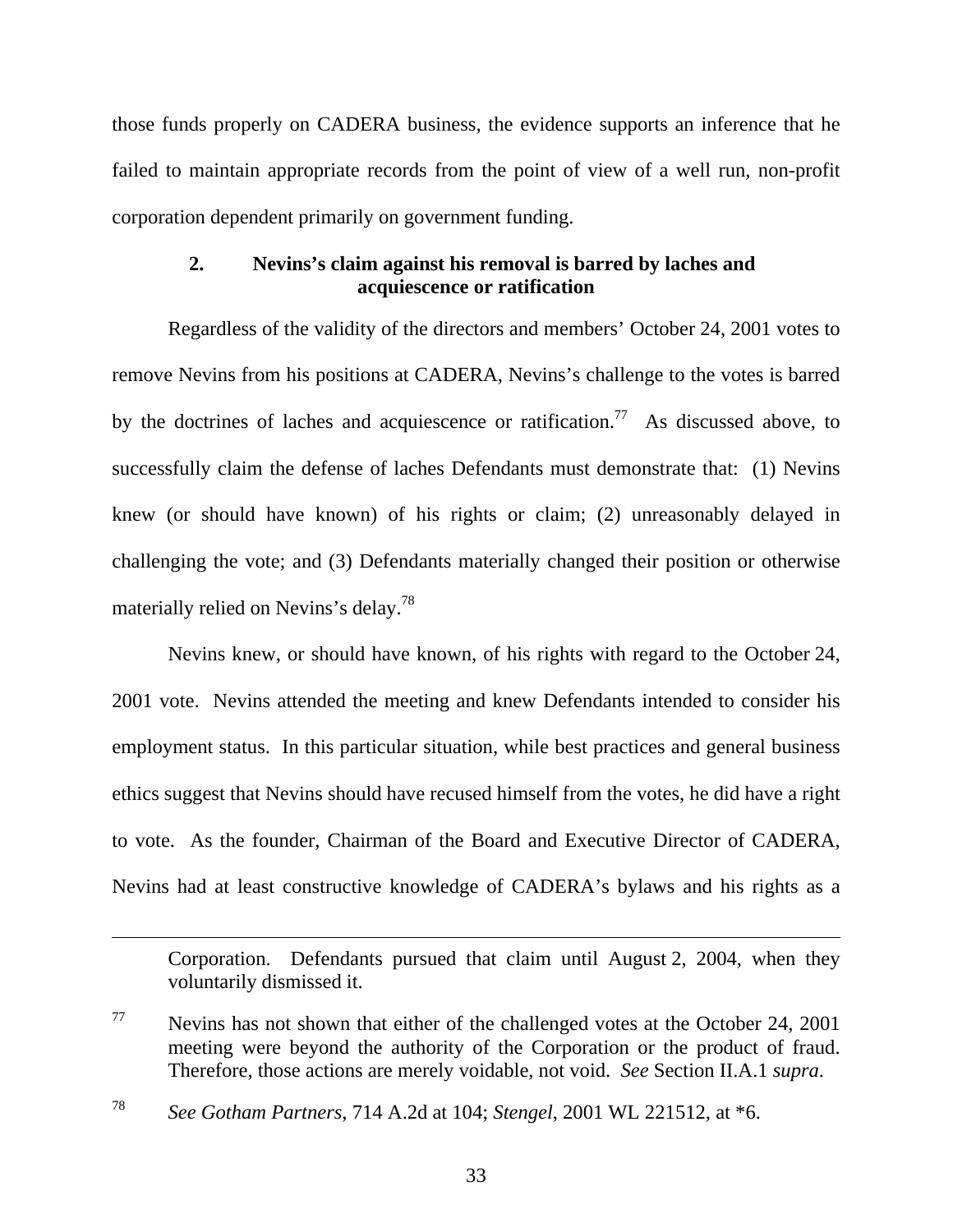member. This inference is further supported by the fact that at the October 24, 2001 meeting Nevins objected to not being permitted to vote. Therefore, Nevins knew, or should have known, as of October 24, 2001 about his claim that he was improperly denied a vote.

Nevins did not bring this action until October 15, 2002 -- approximately one year after the contested votes. "An essential element for application of the doctrine of laches is a finding of unreasonable delay."79 In *Stengel v. Rotman*, the court found that a delay of one and a half months constituted unreasonable delay when raising a "technical objection" to the validity of an election. $80$  The Court finds that Nevins's delay of over a year in challenging his removal is unreasonable. Laches is not determined by the mere passage of time, rather it must be shown that an inequity resulted due to the delay in raising the claim.<sup>81</sup> In this case, had Nevins promptly brought a suit challenging his removal as a CADERA officer and director, the Board could have retaken the votes, allowing Nevins to participate. There is no reason to believe the outcome would have been any different. Defendants materially relied on Nevins's delay. By waiting a year to bring suit, Nevins jeopardized all of the actions taken by the Board during that year.<sup>82</sup> Therefore, the Court finds that Nevins's claim that the October 24, 2001 votes to remove

<sup>81</sup> *See Skouras v. Admiralty Enter., Inc.,* 386 A.2d 674, 682 (Del. Ch. 1978).

<sup>79</sup> <sup>79</sup> *Harman v. Masoneilan Int'l, Inc*.*,* 442 A.2d 487, 503 (Del. 1982) (citing *Shanik v. White Sewing Mach. Corp.*, 19 A.2d 831 (Del. 1941)).

 $80$  2001 WL 221512, at \*7.

 $82$  In addition to the administration of CADERA's core programs, such actions included active litigation regarding Nevins's unemployment benefits and proposing a resolution to dissolve the Corporation.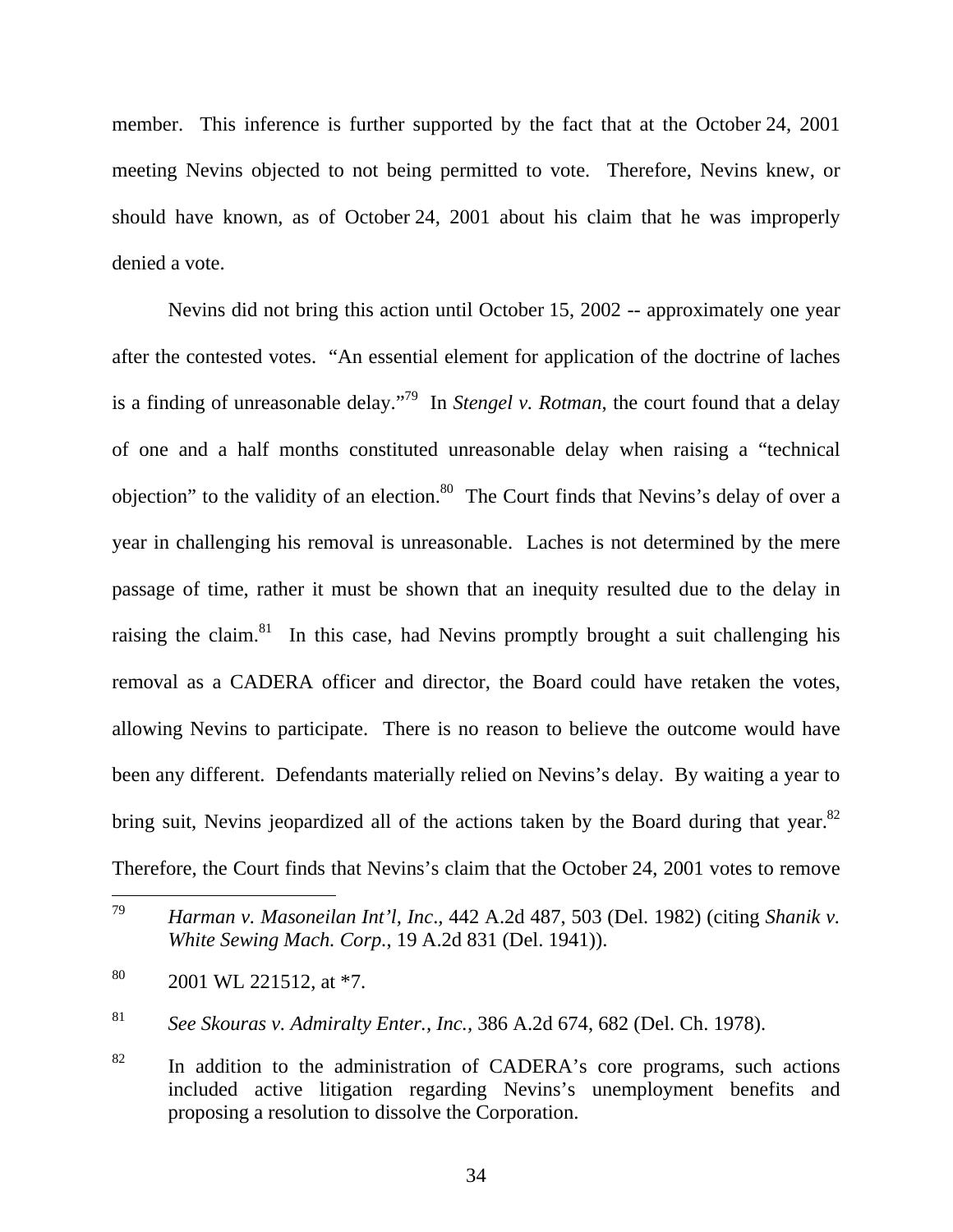him from his positions at CADERA were invalid because he was not permitted to vote is barred by laches.

Nevins's claim is also barred by acquiescence or ratification. To establish the defense of acquiescence Defendants must show that, in addition to the first two elements of laches discussed above, Nevins "freely d[id] what amounts to recognition of the complained of act; or . . . act[ed] in a manner inconsistent with the subsequent repudiation, which leads the other party to believe the act has been approved."<sup>83</sup> Acquiescence "properly speaks of assent by words or conduct during the progress of a transaction, while ratification suggests an assent after the fact.<sup>84</sup> "[R]atification may be implied from conduct, as well as expressed by words. Conscious intent is not an element, nor does ratification require a change of position or prejudice.<sup>85</sup> Thus, "[w]here the conduct of a complainant, subsequent to the transaction objected to, is such as reasonably to warrant the conclusion that he has accepted or adopted it, his ratification is implied through his acquiescence."<sup>86</sup>

Nevins's behavior after the October 24, 2001 votes to remove him warrants the conclusion that he accepted the votes and, as such, demonstrates his ratification through acquiescence. As established above, Nevins was aware of all material facts regarding the October 24, 2001 votes. After being informed of the result of the votes, Nevins did not

<sup>83</sup> <sup>83</sup> *Cantor Fitzgerald*, 2000 WL 307370, at \*24.

<sup>84</sup> *Frank v. Wilson & Co.*, 32 A.2d 277, 283 (Del. 1943).

<sup>85</sup> *Id.* (internal citations omitted).

<sup>86</sup> *Id. See also Papaioanu v. Comm'rs of Rehoboth*, 186 A.2d 745, 750 (Del. Ch. 1962).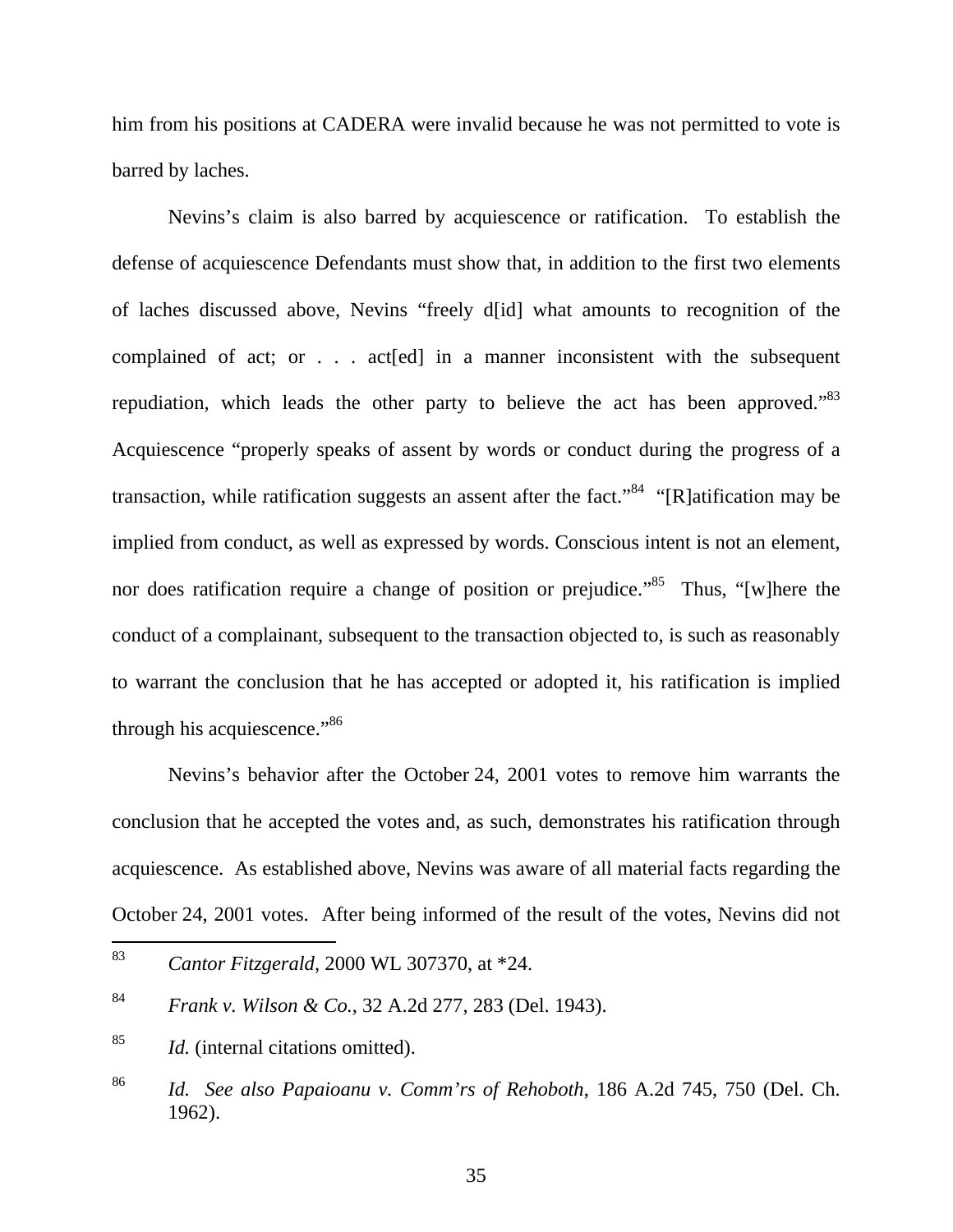object to their validity on the ground that he was not permitted to vote. In fact, he did not object to the validity of the votes at all. $87$  Even when Nevins continued to contest the validity of the expenditures he made from CADERA's federal grants and seek back pay he claimed CADERA owed him, he did not complain of being denied the opportunity to vote or contend that he was still an officer or director.<sup>88</sup> Though ratification generally implies a voluntary and positive act, "inaction alone may amount to a positive act."<sup>89</sup> No evidence has been presented that Nevins participated in, or requested to participate in, Board meetings or decisions after October 24, 2001. Moreover, in an email dated November 1, 2001, Nevins wrote "I hope that Carolyn [Tinker], Frank [Kolodny], George [Bryan] and Vicki [Irving] chose [sic] to remain with CADERA for a long time, at least to keep the rest of the newer Board members on course, and that each of you play a very careful role in adding new members to the Board."90 This conduct is inconsistent with Nevins's subsequent challenge to the validity of his removal based on the fact that he was not permitted to vote. Thus, Nevins's claim that the October 24, 2001 votes to remove him from his positions at CADERA were invalid is also barred by acquiescence or ratification.

 $87\,$ That is, of course, until the filing of this suit on October 15, 2002, approximately one year later.

<sup>88</sup> *See, e.g.,* JDX 62, 64, 66, 70.

<sup>89</sup> *Frank*, 32 A.2d at 283.

 $90$  JDX 64.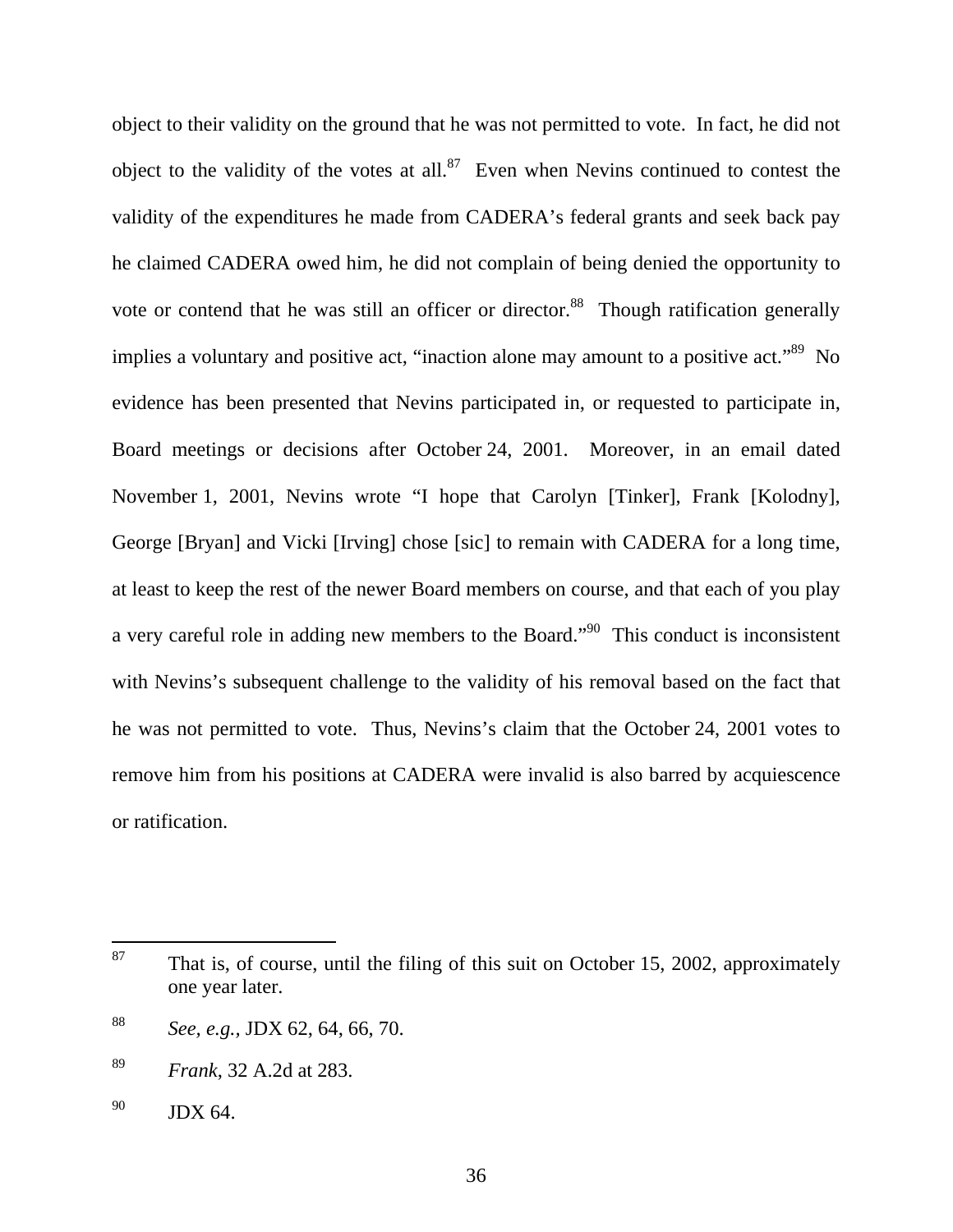### **C. Attorneys' Fees**

Both sides have requested that the Court award sanctions in connection with the prosecution and defense of this action, respectively. Under the "American Rule" courts generally do not award attorneys' fees to the prevailing party. The court, however, has discretion to award attorneys' fees in certain special circumstances. Those special circumstances are limited to:

- (1) cases where fees are authorized by statute,
- (2) cases where the applicant creates a common fund or non-monetary benefit for the benefit of others,
- (3) cases where the underlying (pre-litigation) conduct of the losing party was so egregious as to justify an award of attorneys' fees as an element of damages, and
- (4) cases where the court finds that the litigation was brought in bad faith or that a party's bad faith conduct increased the costs of litigation. $91$

In this case only the third and fourth exceptions arguably apply.

Focusing first on Defendants' request for fees, the Court does not find Nevins's pre-litigation conduct so egregious as to justify an award of attorneys' fees as an element of damages, or that Nevins brought this suit in bad faith. Though, given Nevins's contribution to the defect in the July 16, 2000 Written Consent and years of representations that the Director Defendants were valid Board members, a § 225 action may not have been advisable, such action cannot be characterized as having been brought

<sup>91</sup> <sup>91</sup> *Arbitrium (Cayman Is.) Handels AG v. Johnston*, 705 A.2d 225, 231 (Del. Ch. 1997), *aff'd*, 720 A.2d 542 (Del. 1998) (citing *Barrows v. Bowen*, 1994 WL 514868, at  $*1$  (Del. Ch. Sept. 7, 1994)).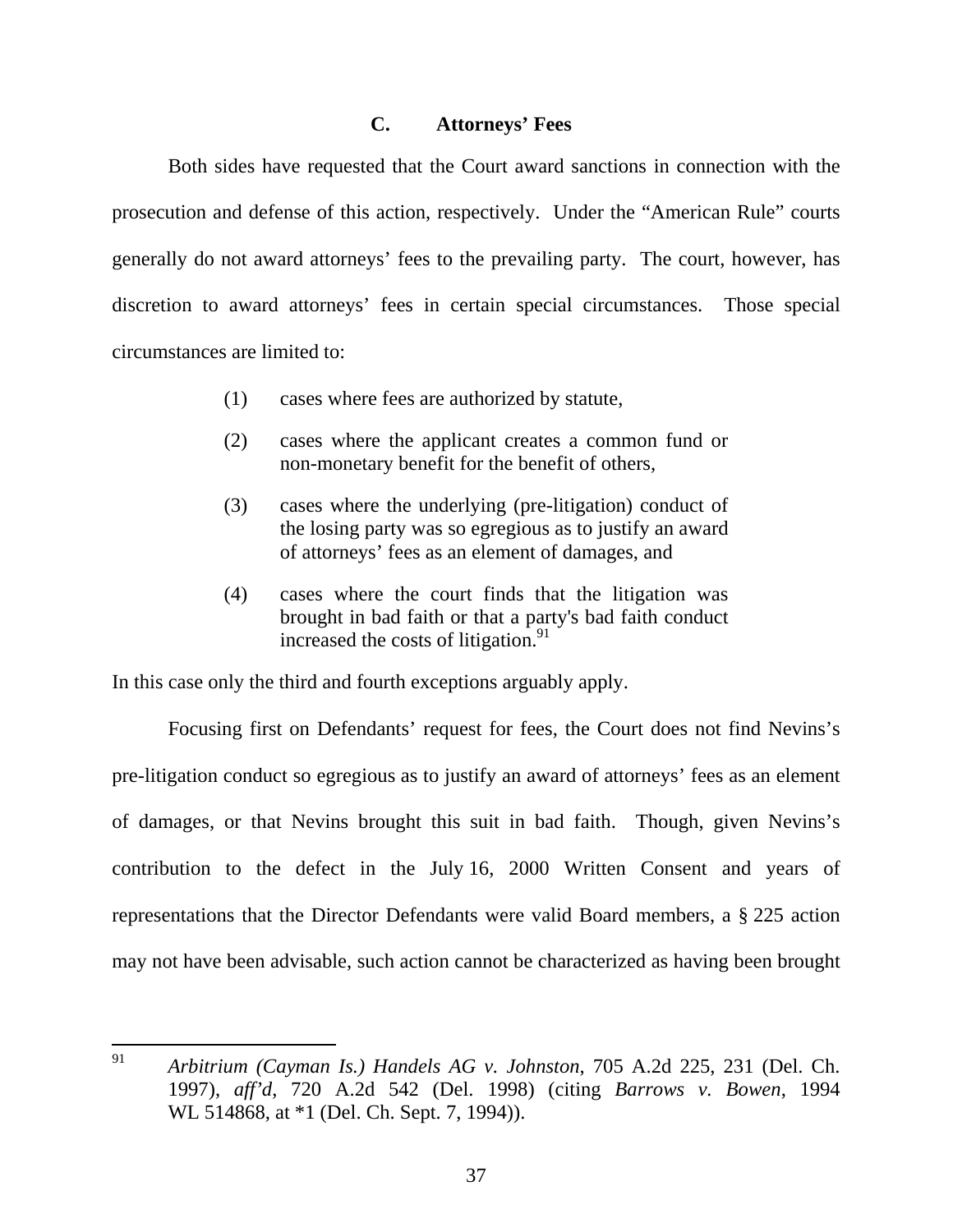in bad faith.<sup>92</sup> The fact that Nevins did not succeed, after trial, in obtaining the relief he sought does not render him liable for attorneys' fees.

In support of their cross motions for sanctions,  $^{93}$  each side accused the other of bad faith conduct during this action that increased the costs of litigation. This Court expects civility among parties, even when such parties are *pro se*. Nevins made unnecessary and repeated personal attacks on Defendants' counsel, in a few cases even after he was informed that they must stop. Those actions were inappropriate. The Court recognizes, however, that it is difficult for a *pro se* litigant to become familiar with the law as well as the procedures involved in trying a case. The manner in which Nevins conducted himself in the courtroom and with opposing attorneys improved significantly by the time of trial and continued through closing arguments. As is evident from his numerous submissions, Nevins strenuously believes that Defendants wrongfully deprived him of a central role in CADERA, which he founded. That belief predictably gave rise to strident accusations in Nevins's papers. Although the Court has concluded that Nevins's allegations of bad faith conduct by Defendants in regard to matters relevant to this § 225 action were unfounded, his allegations did not exceed the bounds of vigorous advocacy. Similarly, certain action by Defendants' counsel relating to document production and other pretrial activities were less than ideal, but fall within the range of conduct sometimes attendant to hard-fought

<sup>92</sup> <sup>92</sup> *See Cantor Fitzgerald, L.P. v. Cantor*, 2001 WL 536911, at \*4 (Del. Ch. May 11, 2001) ("No single definition for "bad faith" in this context exists and each determination will turn on the special facts of the particular case.").

<sup>&</sup>lt;sup>93</sup> Plaintiff's Motion to Award Sanctions; Defendants' Cross Motion for Sanctions. Both were filed on July 30, 2004.